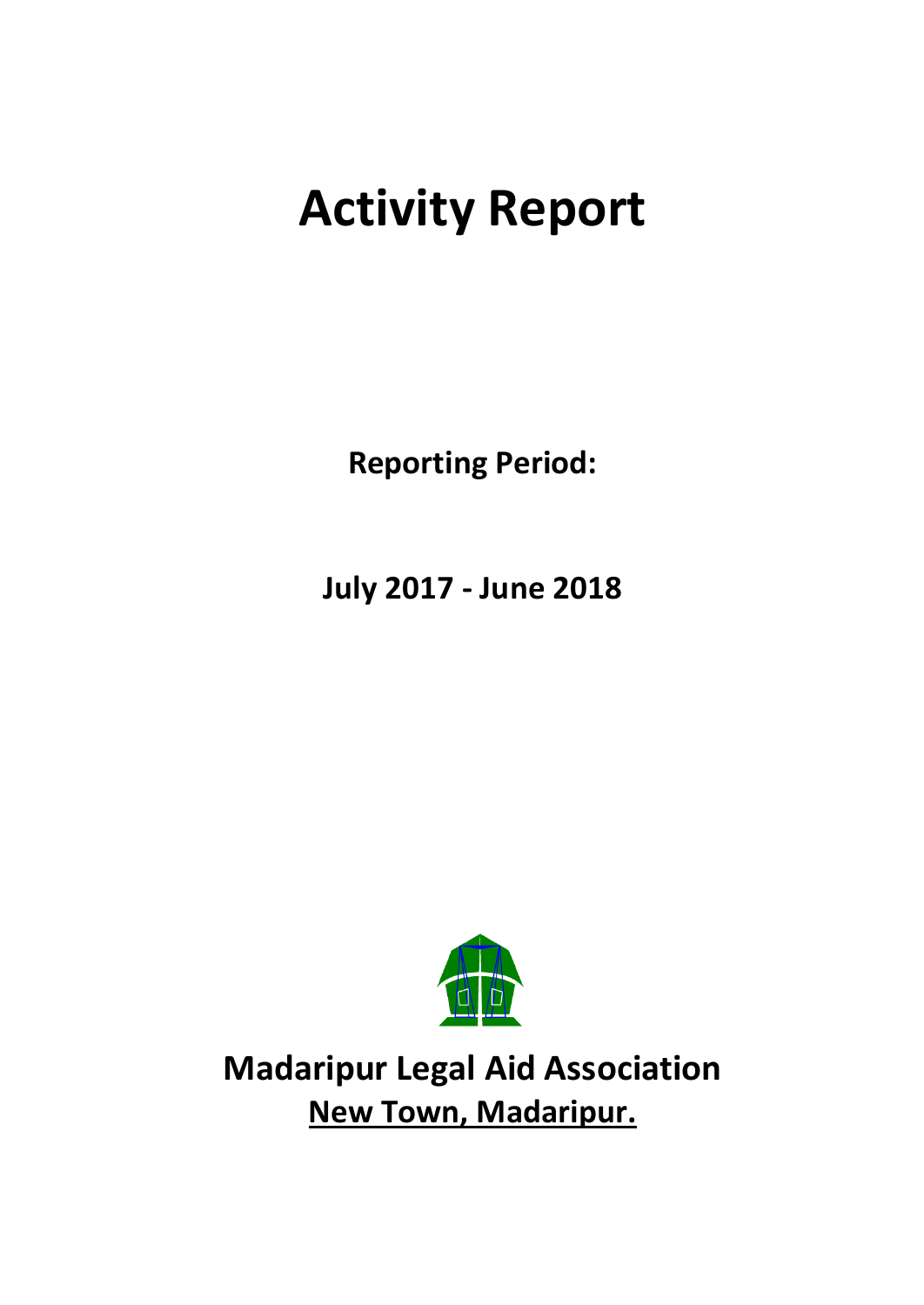## **Contents**

| 1. |    |                                                                                   |
|----|----|-----------------------------------------------------------------------------------|
| 2. |    |                                                                                   |
| 3. |    |                                                                                   |
| 4. |    |                                                                                   |
| 5. |    |                                                                                   |
|    |    |                                                                                   |
|    |    | b) Project Title: Improvement of the Real Situation of Overcrowding in Prisons in |
|    | C) |                                                                                   |
|    | d) |                                                                                   |
|    | e) |                                                                                   |
| 6. |    |                                                                                   |
| 7. |    |                                                                                   |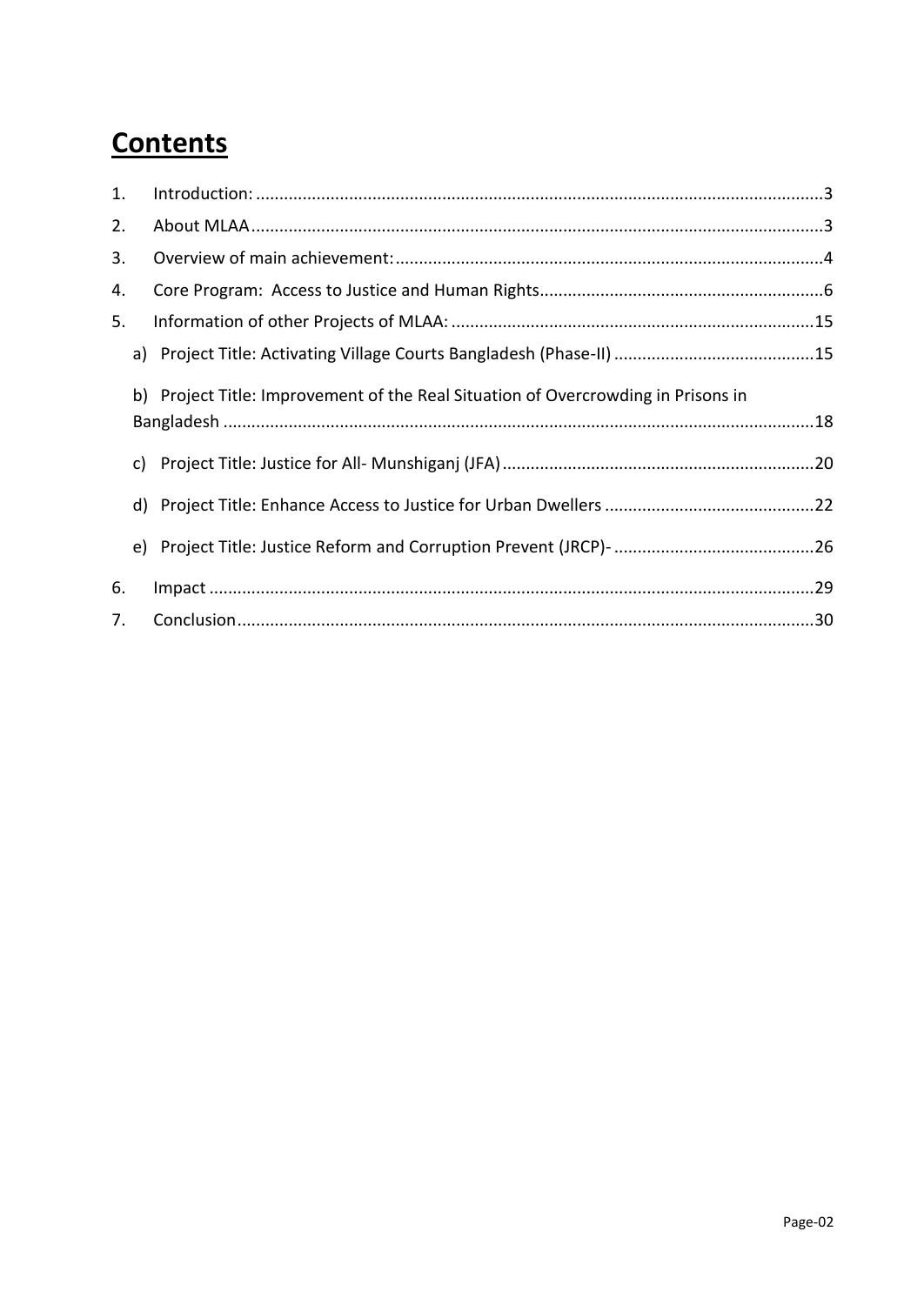## <span id="page-2-0"></span>**1. Introduction:**

Madaripur Legal Aid Association (MLAA), a voluntary organization in the justice sector, recently stepped in its fortieth anniversary. To uphold humanity and ensure legal rights of the marginalized people, the organization strives to alleviate miseries and social injustices through its categorically organized services. It is trying to bring relief from unjust treatment of malevolent forces that have so unkindly gripped the poor and demoted sections of our country. Hence, the question of establishing legal rights gets justification and the necessity for peace & justice comes forth.

Considering all these, the organization has been undertaking broad-based programs which are legal aid to the poor, alternative dispute resolution (ADR) involving community participation to resolve civil and compoundable criminal disputes locally, activating Village Courts & Arbitration Council, human rights education and implement a wide range of awareness and capacity building activity for raising awareness of community people.

MLAA prepared itself to initiate advocacy for mass awareness and at the same time to legitimatize and reform policies in formal and informal judicial system the organization, with the assistance of other right based organizations, strived to stir the sensibility of the policy makers and duty bearers. It has developed its capacity in technical and managerial aspects as well as upgraded and developed different policies, manuals & modules that contribute to strengthen its institutional capacities. Its training cell is well equipped to transfer knowledge and skills to the local community and other stakeholders. MLAA has been working for implementing its access to justice and human rights program in Madaripur, Shariatpur and Gopalgonj district and replicating the same program in another 11 districts.

In the reporting period, July 2017 to June 2018, under various projects the organization at different scale accomplished its set plan and facilitated in dispute resolution through formal & informal justice system.

## <span id="page-2-1"></span>**2. About MLAA**

#### **Values**

MLAA believes in integrity, justice, governance, and accountability in the way it works with oppressed, vulnerable and deprived people. MLAA recognizes respects and upholds equality and equity among women and men.

#### **Vision**

A just society where rule of law and human rights is upheld.

#### **Mission**

MLAA will strive to ensure access to justice and legal rights for all people irrespective of sex, cast, creed, religion, sexual orientation, race and those affected by HIV/AIDs through the informal justice processes and formal justice system.

#### **Main Objective:**

Access to Justice increased empowerment of disadvantaged people, particularly women & Children.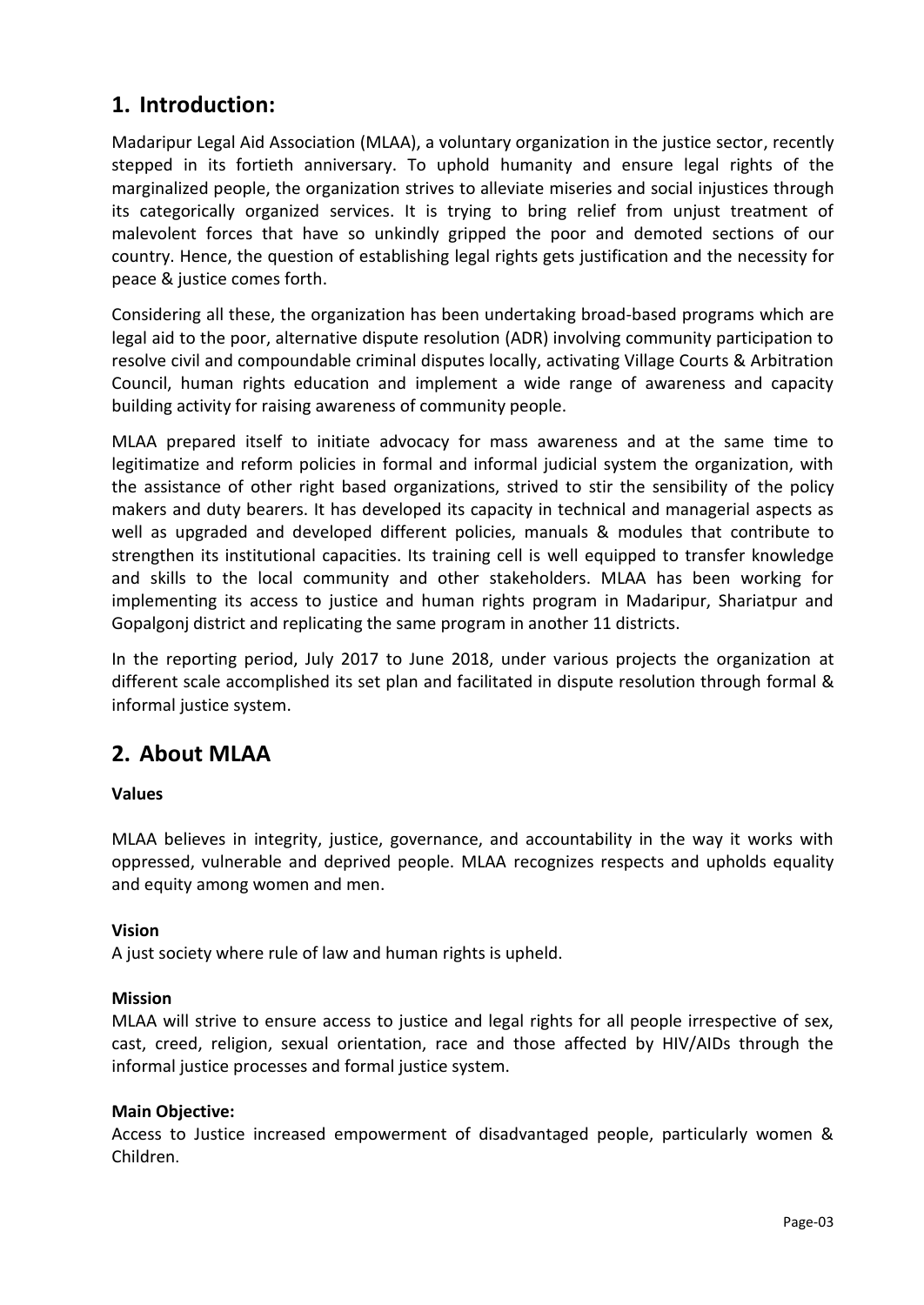#### **What MLAA do**

Since its inception in 1978, Madaripur Legal Aid Association (MLAA) has been continuing its efforts to peruse people's empowerment, gender equity, good governance and human rights in order to make the justice system and legal services easily accessible and affordable for the indigent and, at the same time, working for sustainable programs that address the greatest challenges with formal and informal justice system in Bangladesh.

Throughout the years, the organization has made enormous progress at the grass roots level through enhancing access to justice and human rights for the poor people, especially women, in three districts- Madaripur, Shariatpur and Gopalganj. In the same services, MLAA keeps itself engaged to the indigent in districts also. Starting its activities with Free Legal Aid program, we are flourishing through Mediation, activated Village Court and Arbitration Council that are dispute resolution mechanisms of local justice system. Further, providing legal support to reduce overcrowding in prisons, facilitating to activate govt. legal aid services, justice reform and advocacy to legal reforms are also have been brought in our organization's interventions.

## <span id="page-3-0"></span>**3. Overview of main achievement:**

To reach of accomplish the targets is not only the achievement of a project, it need qualitative outcomes also, particularly for the projects ensure justice from the grass roots level to the national level creating opportunity of access to justice for all. In addition, to address the issue MLAA gave importance in both quantitative and qualitative aspects.

#### **The Core Program:**

MLAA has been continuing its advocacy initiatives to reform law and policy in formal and informal judicial system. MLAA facilitates advocacy by inviting key players in the justice system, such as lawyers, local administration, local government and UP representatives to discuss common problems and develop a common strategy for addressing the issues.

MLAA observed International Human Rights day, Women's Day with the participation students and teachers of different educational institutions, staffs of other NGOs and govt. officials with an aim to bring them in a network to disseminate the new trend of human rights and motivate them to act for protecting human rights.

Through the Free Legal Aid program, total 457 cases were handled including 37 newly filed and 420 pending cases from previous years. Among them 252 cases were disposed, 11 cases were rejected and the total number of pending cases are now 275.

During the reporting period under the local justice program MLAA facilitated to resolve 835 disputes through mediation. A total of Tk.4,39,51,200/- was recovered as maintenance and *Denmohor* (dower), recovery of money and compensation for damage of crops, compensation against injuries and land. Additionally, the Village Courts settled 139 cases (both civil and criminal) in which beneficiaries received an amount of Tk. 41,69,050/- approximately in cash and kind which include compensations, recovery of loans & money transactions and price (approximate) of recovered land. The Arbitration Council resolved 61 disputes. In the above three local dispute resolution systems, 79.81% women were directly benefited.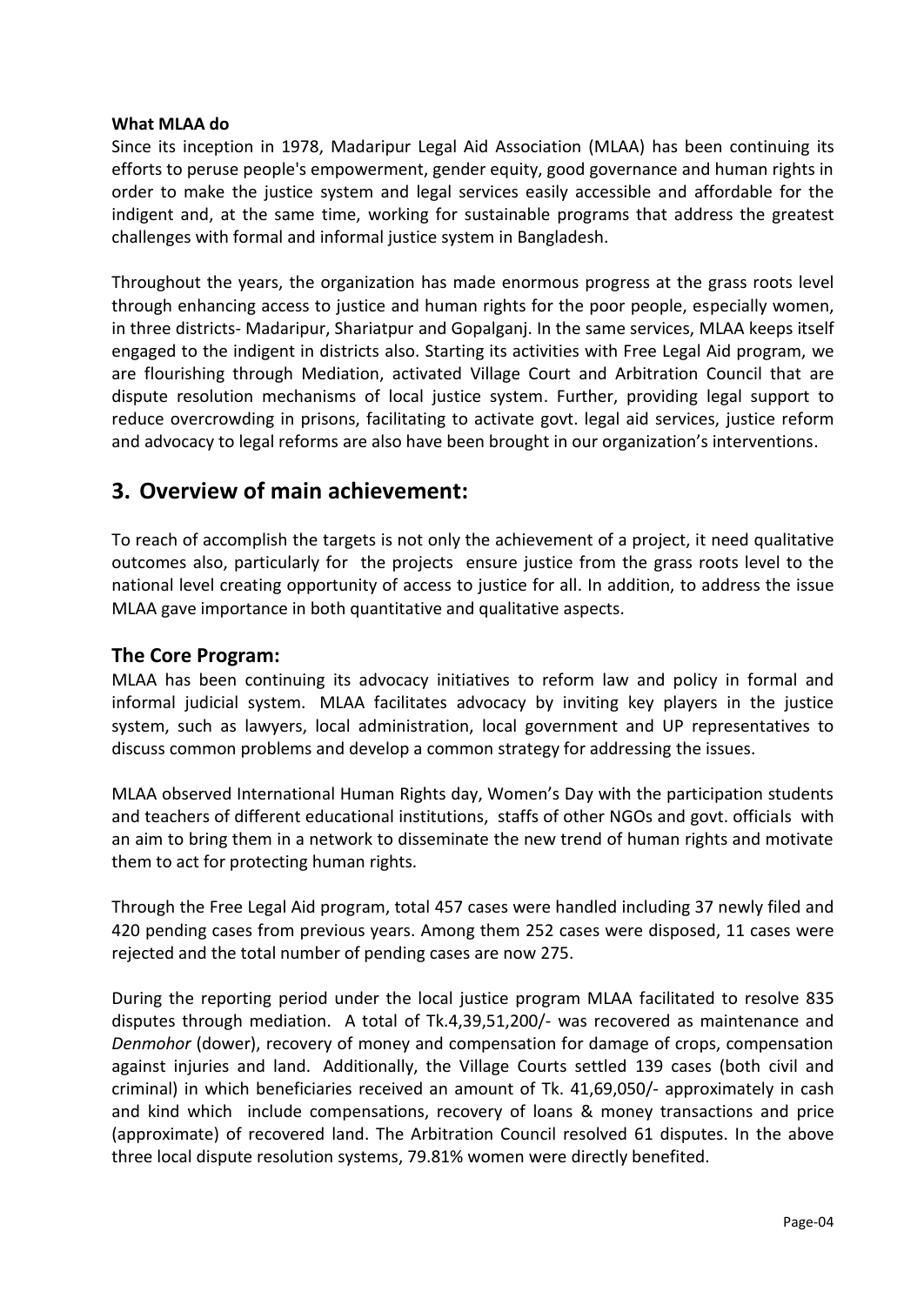MLAA arranged coordination meetings at three stages namely, central, district and *thana* coordination meeting to create awareness among the staff and stakeholders on local justice system, human rights and gender issues. A total 48 meetings were organized to coordinate the field level activities.

To ensure transparency in the on-going activities MLAA's Monitoring cell has been working with specific responsibility. It has been seen that, in the decision making process 89% mediation decision made through party's opinion, 8.27 % decision taken by the board which was made by the parties' opinion and 1.75% decision was imposed. It has also seen that Madaripur Mediation Model (MMM) has been adopted and implemented as because in the mediation session 35.65% CBO women has been taken part as president of those sessions. It has also seen that 85% decisions made parties abides by and are getting full remedy, 5% getting partial remedy and 10% decision made parties are not abides by. 90% beneficiaries have been satisfied over the decision taken in the mediation.

#### **Other Projects:**

MLAA is currently implementing few other projects to supplement its main thematic approach. The project titled **`Activating Village Courts in Bangladesh'** is implementing in 235 Union of 7 districts of Dhaka (4) & Mymensing (3) division. The goal of the project is to contribute to improving access to justice for disadvantaged and marginalized groups in Bangladesh. In this reporting period, the VCs of the program intervention area received 7247 cases. Including the previous pending cases (332) total 7579 applications were handled. A considerable number of cases were resolved through Rule-31, Pre-trial & formal VC sessions and the number stands 5622. Total 699 cases remained as pending at the last day of June 2018. In regard to case implementation 4963 cases out of 5622 resolved case were enacted and BDT. 4,80,16,653/- (Four Crore Eighty Thousand Sixteen Thousand Sis Hundred Thirty Three) was realized as compensation & estimated price of the recovered lands. Besides, the project operated awareness raising events including courtyard meeting, video projection, counseling etc. [See detail in project report]

**Improvement of the Real Situation of Overcrowding in Prisons in Bangladesh** is another project mainly jail centred. We know the prison Population in Bangladesh is increasing day by day. Therefore, the Ministry of Home Affairs and the Prison Directorate have jointly initiated this project. In this project the Paralegals are the main force to gain the project goal. Paralegals go inside of the prison as their day-to-day activities and collect information of poor and helpless prisoners. They give free lawyer to them and also work for the benefit of them. In this year total 276 persons were released in three districts Madaripur, Gopaglanj and Sirajganj. [See detail in project report]

**'Justice For All- Munshiganj'** was implemented in Munshiganj district where the main focus was in creating awareness on Legal Aid Service of the Government. The project area covered 67 Unions under 06 Upazillas of Munshiganj district. Under this project 139 UPLAC bi monthly meeting, 7 UZLAC meeting, 10 DLAC stakeholders meeting, 89 courtyard meeting and others events were conducted. [See detail in project report]

To ensure justice for the urban poor MLAA has been implementing a project **'Enabling Access Justice for Urban Dwellers'** in 14 Pawrashavs of Madaripur, Shariatpur and Gopalgonj districts and 5 wards of Khulna City Corporation. The main aim of this project is to activate Conciliation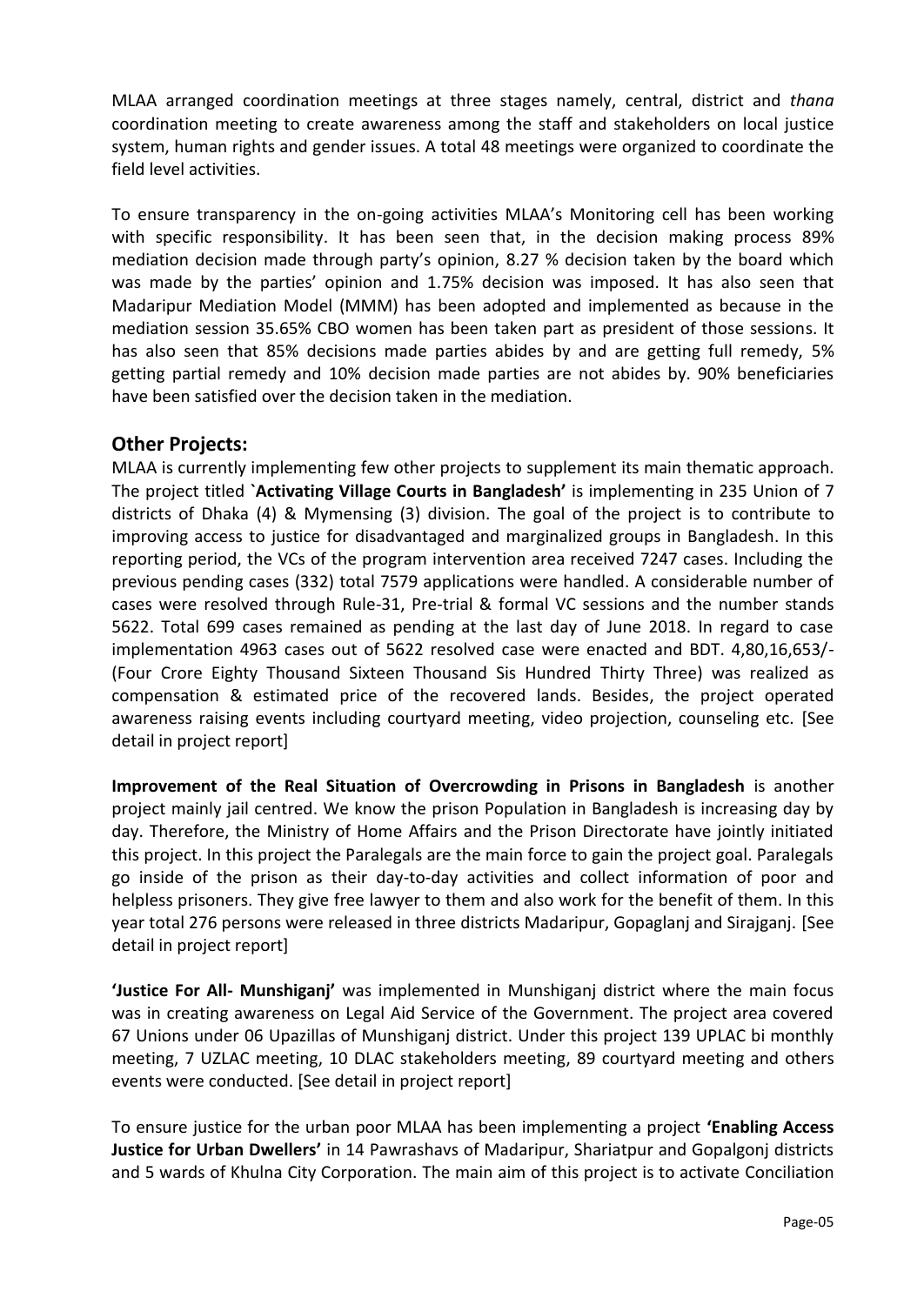Board ( Municipality) act 2004 in Powrashavas and activation of Arbitration Council both in Powrashava and City Corporation in project areas.

The 'Justice Reform and Corruption Prevention (JRCP)' is designed with collaboration of Ministry of home affairs of Bangladesh Govt. and Anti-Corruption Commission with a strategy to strengthen of social movement against corruption for promoting good governance in Bangladesh. The project works in Madaripur and Gopalgonj districts covering 4 Upazillas.

## <span id="page-5-0"></span>**4. Core Program: Access to Justice and Human Rights**

#### **a) Project Description:**

To contribute to make a just society is the goal of the project where rule of law and human rights of vulnerable groups are upheld and the objective is to increase access to justice to empower disadvantaged people, particularly 'women'. To achieve the objective the project has accommodated different activities to open new avenues of access to justice for the poor and vulnerable group.

Through effective implementation of various activities of the project 'Access to Justice and Human Rights' a positive change has been coming out to make justice easily and equally accessible for its target communities through increase accountability of the duty bearers, accessing justice for the poor marginalized and vulnerable people through well functioned local justice systems, establish legal rights of disadvantaged and empower women to raise voice against the rights violations and to functional effective judicial system for protect the human, legal and women rights of the disadvantaged. The overall result of the above initiatives has been contributing for a just society which has been complementing the objective of the project.

The major components of the project are: 1) enabling people to access formal courts through free legal aid, 2) empower people to resolve their disputes at the community level through the Madaripur Mediation Model (MMM), and 3) empowering local government to provide local justice through the Village Court (VC) and Arbitration Counsel (AC).

#### **Goal :**

A just society where rule of law and human rights of vulnerable groups are upheld.

#### **Objective:**

Increase access to justice to empower disadvantaged people, particularly women.

#### **Activity Area:**

| <b>Districts</b> | : 3 (Madaripur, Gopalganj, Shariatpur)                            |
|------------------|-------------------------------------------------------------------|
| <b>Upazilas</b>  | : 15 (all Upazilas of Madaripur, Gopalganj, Shariatpur districts) |

#### **Stakeholders:**

The disadvantaged rural people, the poor, particularly women and children are the main stakeholder. Secondary stakeholders are UP representatives (chairmen and members), village leaders, panel lawyers and their associates, journalists, government officials and NGO activists.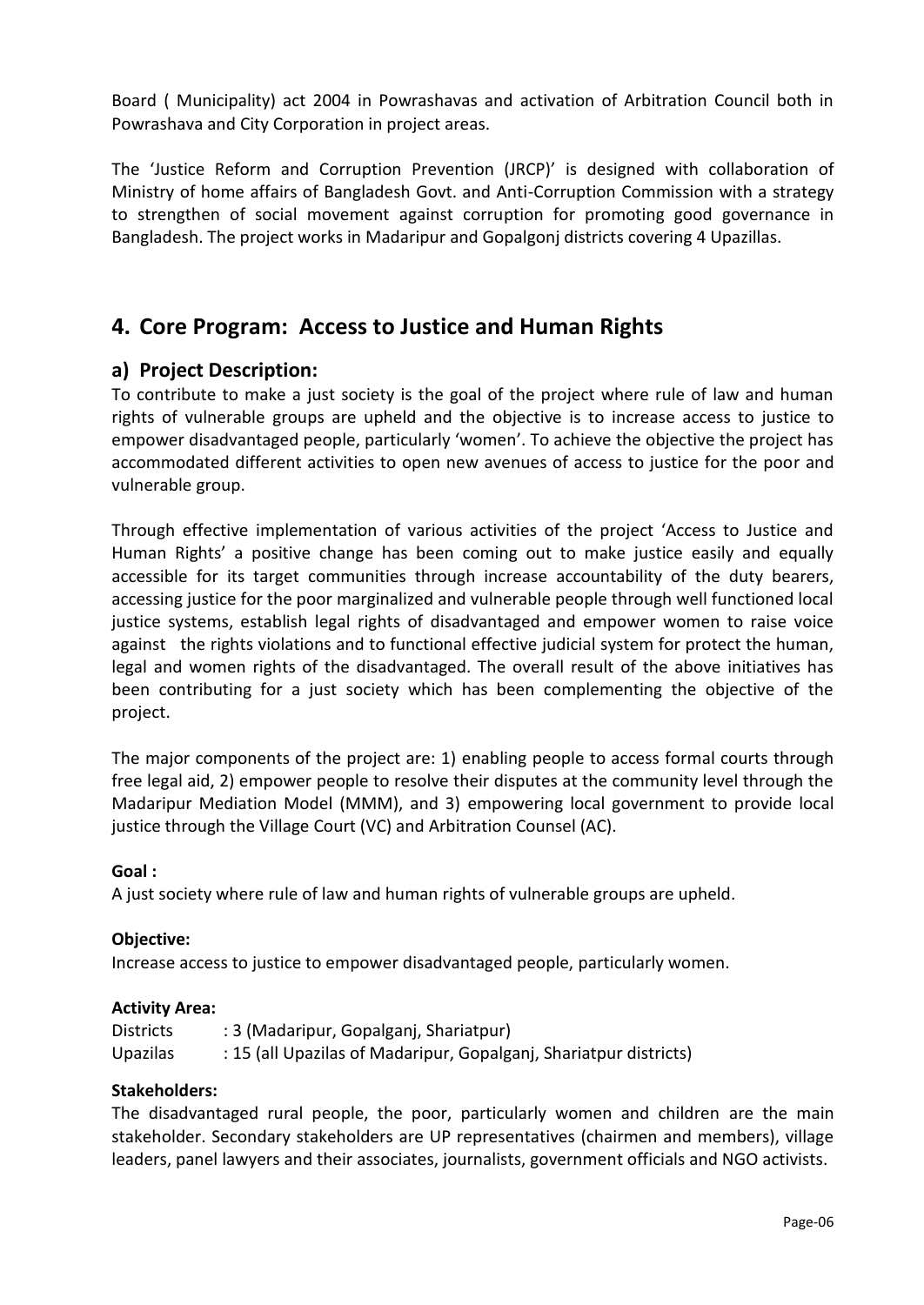## **b) Description of the Performance**

#### **i. Advocacy**

To influence policymakers in a planned and organized manner MLAA's advocacy unit takes active initiatives and recommendations which are gathered from grass root level and convey to policy makers. To create a positive change in the policy level, the advocacy unit of MLAA collected opinion of different stakeholders about Village Courts and Arbitration Council from ward and union level through various meetings, especially from CBO meetings.

As a part of its advocacy campaign, MLAA observed International Women Day, National Legal Aid Day and International Human Rights Day with govt. officials, like-minded NGOs, children, local elites, students and teachers. In these events MLAA organized rallies, displayed poster, and arranged drama shows.

#### **Result achieved**

Local justice systems like Village Courts and Arbitration Council have drawn the attention of relevant service providers through local level advocacy. Gaps and limitations in local justice system have been identified from different seminars & workshops arranged in local level and necessary recommendations are placed to the policy makers to overcome these gaps.

#### **ii. Capacity Building**

As a part of capacity building MLAA conducts training for its core staffs. Similarly, it organizes trainings and workshops for the advanced community people, CBOs, UP Chairmen and members, UP Secretaries, paralegals, panel lawyers, local lawyers, and local police. The above individuals are brought under various types of trainings so that the community people may enjoy a positive result regarding their rights issues get justice. Other organizations frequently request MLAA to provide them with training.

During the reporting period MLAA organized 570 courtyard meetings with the participation of 9331 household members. Among them 7707 (82.60%) were female and 1624 (17.40%) were male.

MLAA formed Community Based Organizations (CBO) at Unions from the rural civil society members of the community which include UP representatives, teachers, women health workers, religious leaders, social activists, NGO workers, women group leaders and other social leaders from the wards and unions. There are two fold of CBO committee: ward level CBO and central level CBO. As usual, the CBO members of the committees assisted in actualization of project goal and objectives assisting in mediation session, dispute resolution through AC & VC. They contribute in Win –Win mediation procedure and disseminate their concepts among community people.

MLAA has taken special programs and care to develop the capacity of its staff with special focus to gender aspects in its programs. MLAA follows its gender policy to bring gender issue in the mainstream of all the activities

MLAA organize project coordination meeting with all level of staff in every month. The main aim of these meetings is to review previous activities and finalize the forthcoming plan of action with relevant staff. In the reporting period MLAA organized 12 central meetings and 36 coordination meetings at district & upazilla level.

**Detailed information is given in Annex-A**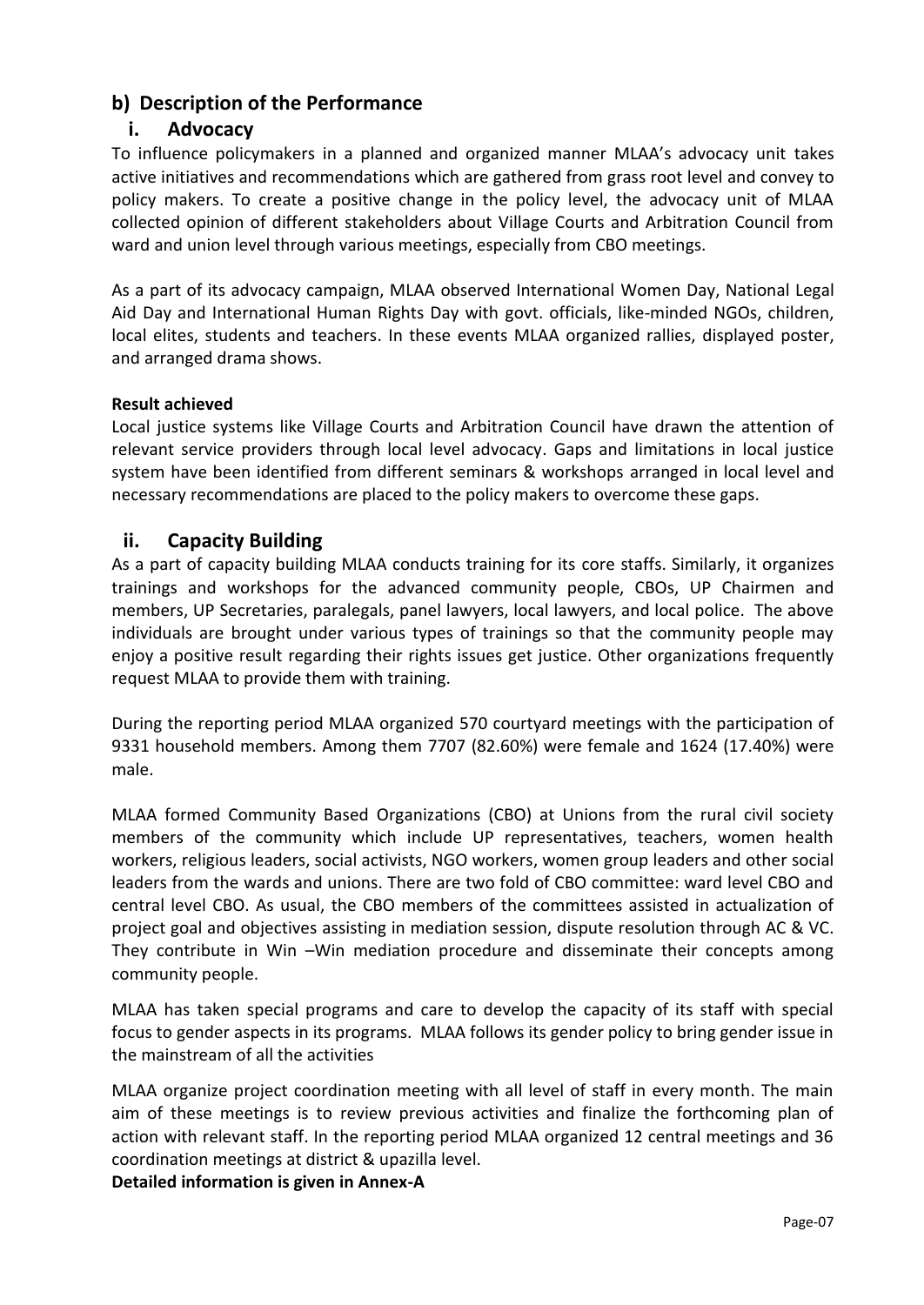#### **Result achieved**

CBO members are organized and directly participating in Mediation, Village Court and Arbitration Council session. Female CBO members are well trained and around 47% meetings are presided over by the female members. A number of women are nominated by the parties as panel judge of Village Court. People of various sects actively take part in different awareness events, such as, courtyard meeting, campaigning, workshops etc. which is changing the attitude of rural inhabitants.

#### **iii. Access to formal and informal justice system**

#### **Free Legal Assistance**

MLAA provides legal aid services to the disadvantaged, in particular to the poor women and children, to establish their rights with positive impact of change their socio-economic status.

Case applications by clients are assessed at union level, Upazilla offices and at the district offices. Disputes that are family matter, neighborhood, land, commercial, pretty criminal (compoundable) but non-violent in nature are referred for mediation. Some are referred for litigation depending on the nature of intervention that each case would require.

MLAA arranges lawyers for its clients from panel of lawyers based on their years of experience, court records, knowledge of law and human rights, reputation and sensitivity to the needs of the poor specially women. In addition to providing a lawyer, MLAA engages advocate's clerk who is responsible for liaising between the clients and also assists the lawyer with basic tasks. MLAA also provides transportation facilities (for both the client and witnesses) and assist for collection of necessary documents and medical support if necessary.

During the reporting period a total of 457 cases were handled including 37 newly filed and 420 pending cases from previous years. Among them 182 cases were disposed, 11 cases were rejected and the total number of pending cases at the end of reporting period is 275.

Including the pending cases, the total numbers of filed cases are: criminal cases- 378, family court cases- 44, land cases- 29 and appeal cases- 6. This year 37 cases were filed only in criminal nature. The other categories remained the same as they appear above. **Detailed information is given in Annex-B**

#### **Result achieved**

- Child & Woman related 03 cases:
	- husband divorced his wife and paid total BDT. 2,50,000/- as dower money & maintenance;
	- case dismissed since the applicant failed to prove the the merit through the witnesses;
	- husband withdrew the filed case and accept his wife settling dispute among them;
- Dowry related cases:
	- 4 years imprisonment of 3 persons was ordered in 4 cases; 1 person discharged;
	- in 16 cases the husbands withdrew their case and received their wives;
	- 16 divorces were performed in 16 cases where total BDT. 12,20,000/- was realized;
- Family cases:
	- BDT. 4,50,000/- was realized in 3 family cases;
	- in 3 cases the courts ordered 2 years each imprisonment of 3 persons;
	- husbands & wives mutually settled their dispute in 4 cases the;
	- divorce materialized in 2 cases and BDT. 1,50,000/- was realized;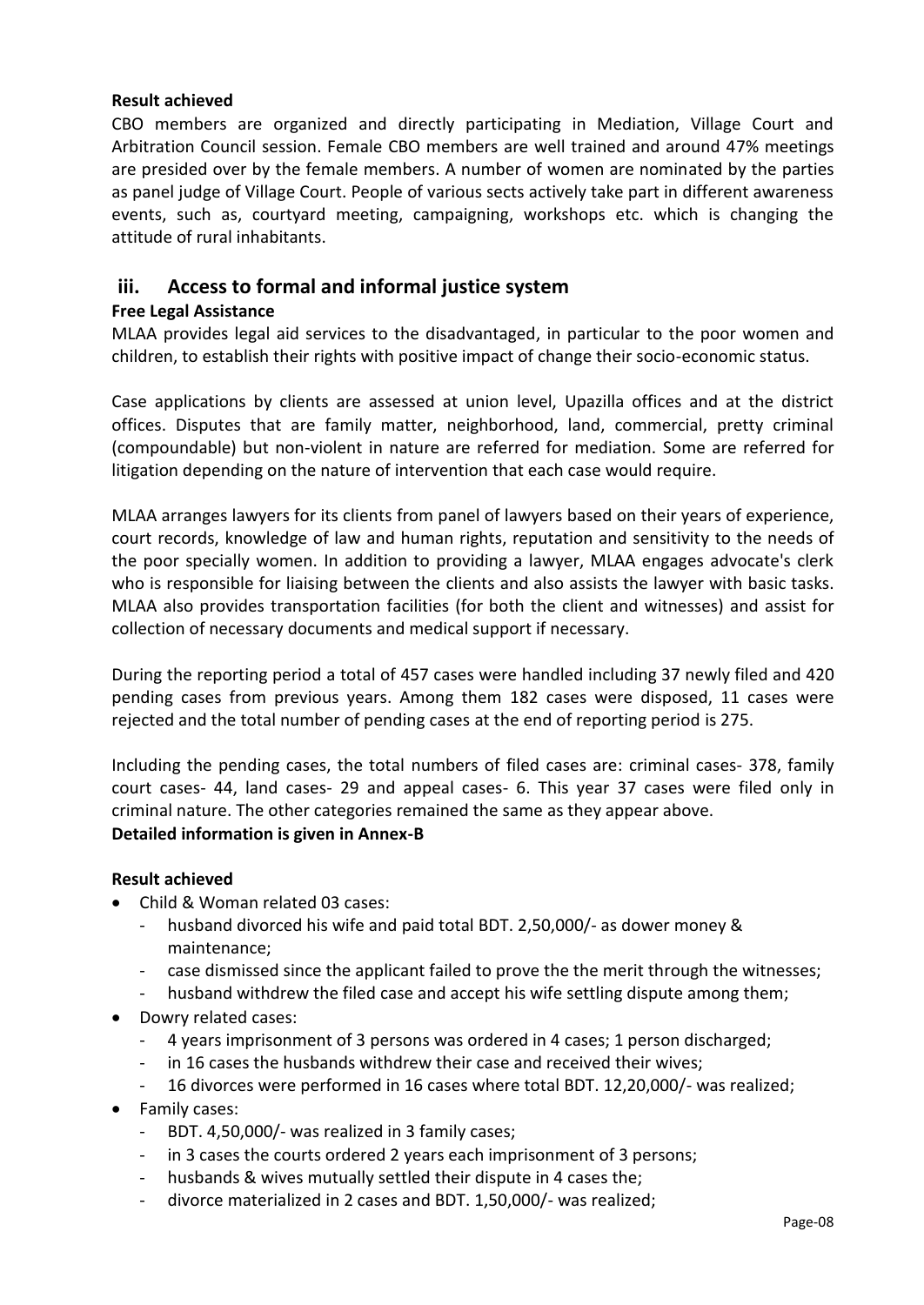- Land Cases:
	- 3 acres & 20 decimal land was recovered in 11 cases which approximately cost BDT. 21 lac;
	- 1 case went against our client;
	- In 2 cases the verdict remained unchanged and 30 decimal land recovered which cost approximately BDT. 7 lac.
- Criminal Appeal Case:
	- 2 cases declared in favor of the Association.

#### **Village Courts (VC):**

MLAA has taken special initiative for activating Village Court a forum of Union Parishad to resolve particular disputes. The project provides technical assistance to the Union Parishad and appointed one union worker to assist in Village Court and Arbitration Council activities in each UP.

During the reporting period the Village Courts received a total of 137 applications and including pending 18 total applications stood 155. Among them 139 were disposed off, 4 cases were rejected and 12 cases remained pending. All the disposed cases were criminal in nature.

In total 139 cases, the Village Courts recovered BDT. 1,43,500/- on behalf of the clients and the amount of compensation was BDT. 3,24,000/-. These amounts include compensations, recovery of loans & money transactions. 87 cases were settled amicably through mutual understanding and compromise.

**Detailed information is given as Annex- C**

#### **Arbitration Council (AC):**

The Arbitration Council was established by the Muslim Family Law Ordinance 1961, and thus is only available to the Muslims. It has jurisdiction over only three issues: polygamy, maintenance, and divorce.

During the reporting period the project received 80 disputes; including previous pending 17 disputes total disputes stood 97. The Arbitration Council of UP resolved 61 disputes, 22 disputes was rejected and now 03 disputes remain as pending. Among the total disposed 61 disputes, 27 were related to maintenance & 34 were of divorce.

A total of BDT.29,000.00/- was recovered as maintenance. **Detailed information is given in Annex- D**

#### **Result of VC & AC**

UPs help the rural poor for providing quick remedy through VC & AC. In the reporting period UPs recovered an equivalent of BDT. 49,65,500/- as maintenance, compensation and value of land. UP representatives are UP representatives are more aware about their roles and responsibilities and are involved in resolving disputes having adequate knowledge and skill on VC & AC law. In most of Union Parishad minimum 1 day per week is indicated for conducting Village Courts.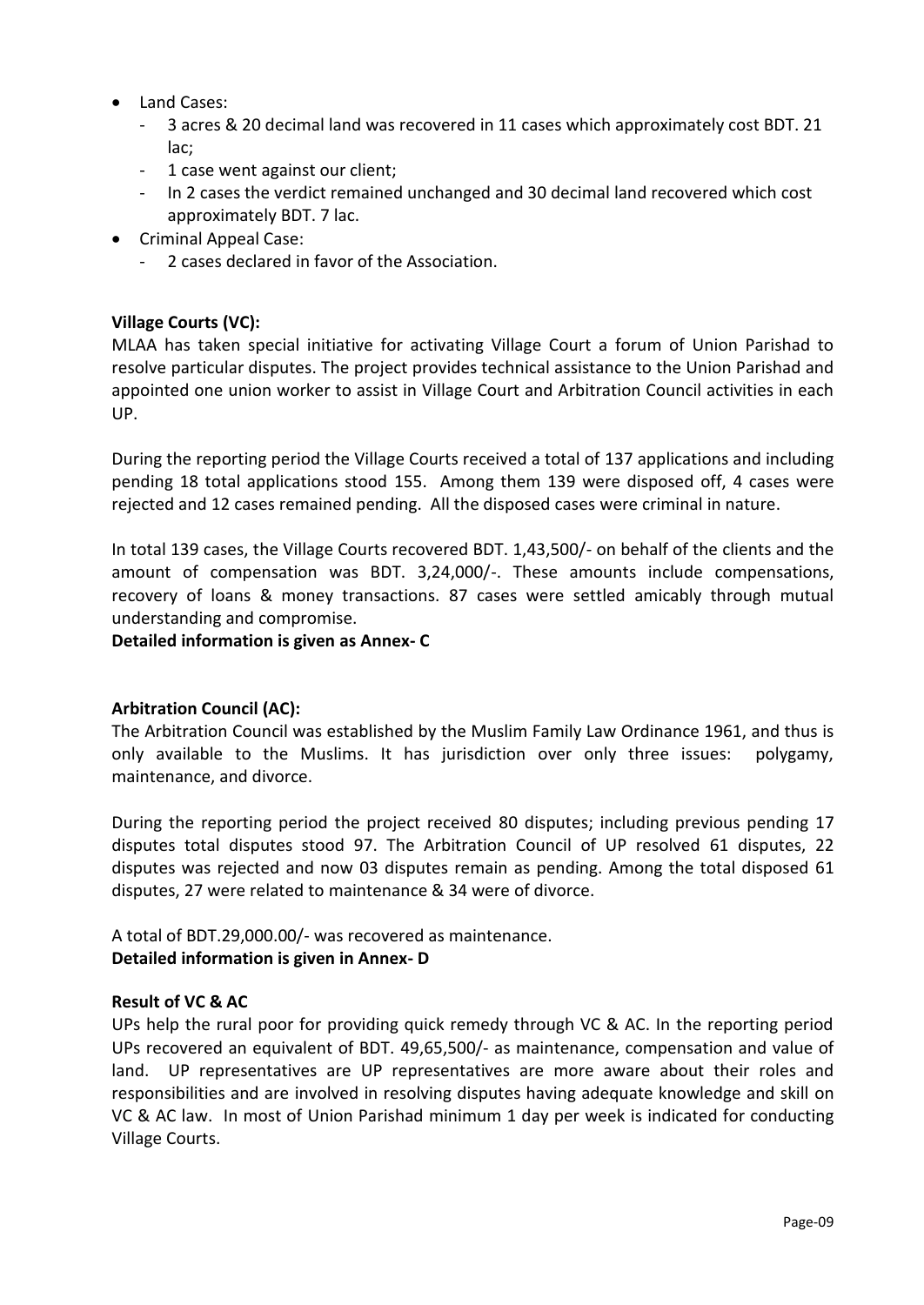#### **Disputes resolution through Mediation**

MLAA modernized the traditional 'Salish' into an unbiased, participatory, and rights sensitive approach to conflict resolution known as the Madaripur Mediation Model (MMM). The MMM enables disputant parties to resolve family conflicts, community disputes, land disputes and minor criminal offences at a nominal cost and with minimal delay. Disputants usually prefer this method for conflict resolution and the success of the MMM is allowing the parties to address and work through the root cause of their problems.

During the reporting period, the project received 939 applications. Including 172 pending from previous period, applications stood 1111. In total, 835 disputes were resolved through Mediation, 21 disputes were referred to district court for filing case and due to absence of the applicants and lack of documentary or oral evidence 143 applications were rejected. Currently 95 disputes are pending to be resolved.

Among the 835 resolved disputes, 218 were related to family matter, 25 were assault, 01 case was on second marriage, 290 were dowry related, 23 were community disputes, 46 were financial disputes, 33 were land disputes and other disputes under miscellaneous category were 66.

Among the resolved disputes, by the help of members of CBOs participated as mediators of *Shalish*, the project recovered BDT. 4,39,59,200/- as cash and price of land, which also include dower money, maintenance and compensation.

**Detailed information is given in Annex- E**

#### **Result achieved**

- MLAA resolved 835 disputes in different categories with the active participation of CBO members. Among the resolved disputes, in 406 disputes married couples continued their family life amicably.
- Female CBO members took active roles in mediation and in mediation session women CBO members have been taken part as president of the session.
- The CBO members of mediation project of MLAA mediated some disputes on guardianship and help applicants to get their children through mediation. In this period, one child was rescued through mediation.

| <b>Result of Disputes</b>                   | <b>Disputes</b><br>resolved | %      | <b>Amount in Taka</b> |
|---------------------------------------------|-----------------------------|--------|-----------------------|
| Marriage Continued                          | 406                         | 48.62  |                       |
| Recovered of Maintenance & Denmohor/        | 103                         | 12.34  | 9575000               |
| Divorce Executed including.                 |                             |        |                       |
| Maintenance of Child (Rescued 01 Child)     | 4                           | 0.48   | 44000                 |
| <b>Compensation Recovered</b>               | 44                          | 5.27   | 2074200               |
| Land Recovered (1018.25 Decimal)            | 85                          | 10.18  | 30283000              |
| Money Recover in replace of Land (107 dec.) | 6                           | 0.72   | 1975000               |
| Mutual Settlement in land disputes          | 187                         | 22.40  |                       |
| Total                                       | 835                         | 100.00 | 4,39,51,200           |

#### **Benefit of resolved disputes through Mediation**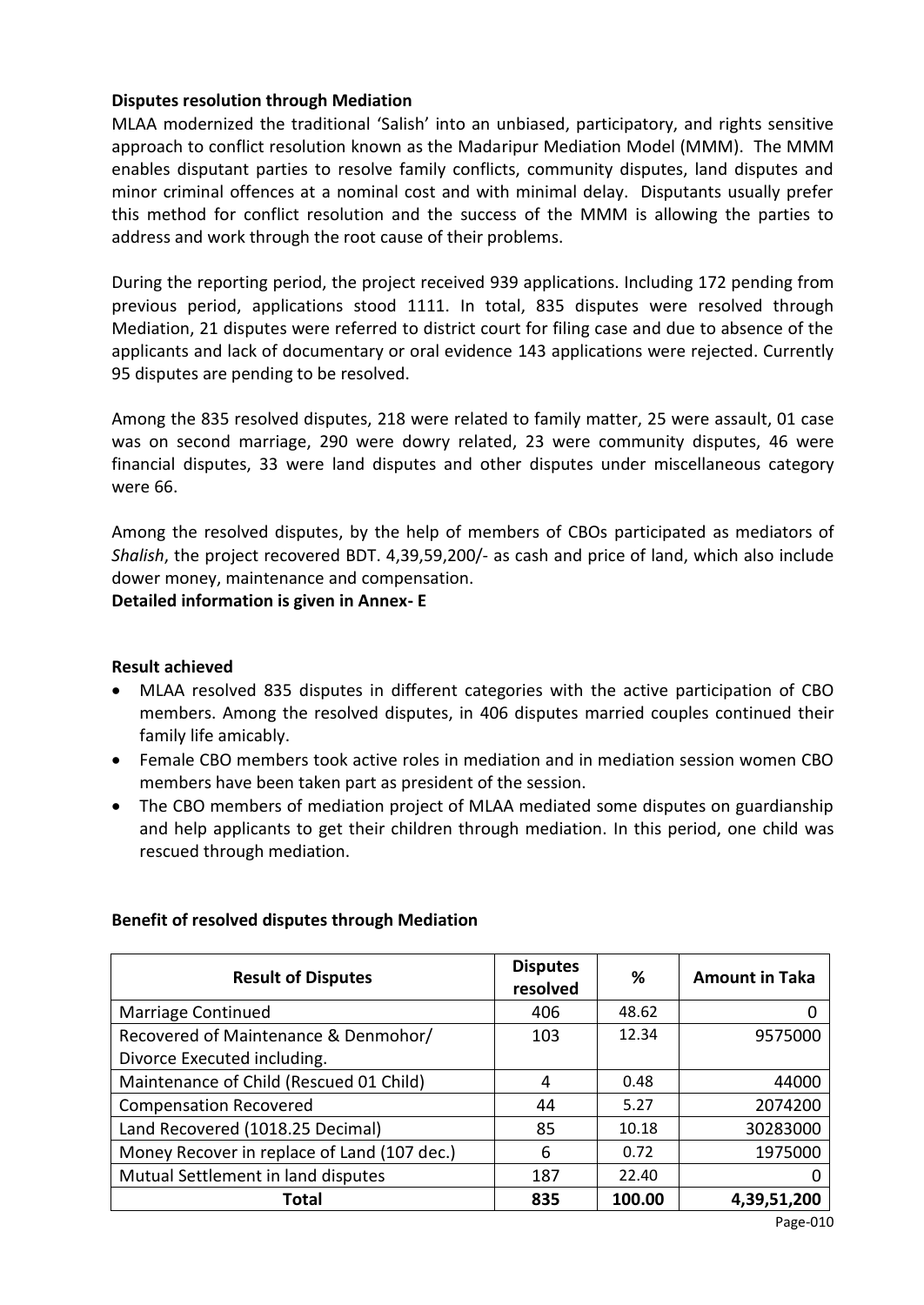#### **iv. Institutional capacity of MLAA strengthened**

#### **Monitoring and Evaluation**

#### **Objectives**

The objective of this indicator-based report is to assess the effectiveness of programme interventions.

#### **Sampling**

Sample Size: Sample has been drawn from working areas 3 districts 5Upazilla and 7 Unions of the working Union units has been covered and from each Union 5 resolved disputes chose 35 disputes at randomly in last 6 months mediated by those union.

The M&E Cell has been conducted indicator assessment studies and found the following results:

- **1) Indicator: By 2016, Madaripur Mediation Model (MMM) has been adopted and implemented as an effective alternative dispute resolution system**
- After interviewed 35 beneficiaries in 7 unions, under 05 upazila of three working districts it found that, in the decision making process 89% mediation decision made through both party's opinion, 8.25 % decision taken by the board which was made by the parties opinion and 1.75% decision was imposed.
- It has also seen in the assessment that Madaripur Mediation Model (MMM) has been adopted and implemented as because 61% CBO women has been taken part as mediator, 36 % CBO men has been taken part as mediator.

#### **2) Indicator: By 2016, 50% women are playing leading role in the mediation process within the working areas.**

 In the assessment M&E Cell interviewed 35 beneficiaries of mediation and find that in those mediation session 35.65% CBO women has been taken part as president of those session.

#### **3) Indicator: By 2016, 80% mediation decisions of the agreement made by the parties abide by and are getting the remedy.**

- It has also seen in the assessment that 85% decisions made parties abides by and are getting full remedy, 5% getting partial remedy and 10% decision made parties are not abides by.
- 90% beneficiaries have been satisfied over the decision taken in the mediation and 10% are not satisfied as because of not got full money of the mediation decision, divorce not wanted but she got separation, husbands are absconded, land not got and dispute arises again.

#### **Lesson Learned**

 Local political pressure was likely to influence in decision making of VC & mediation decisions of the.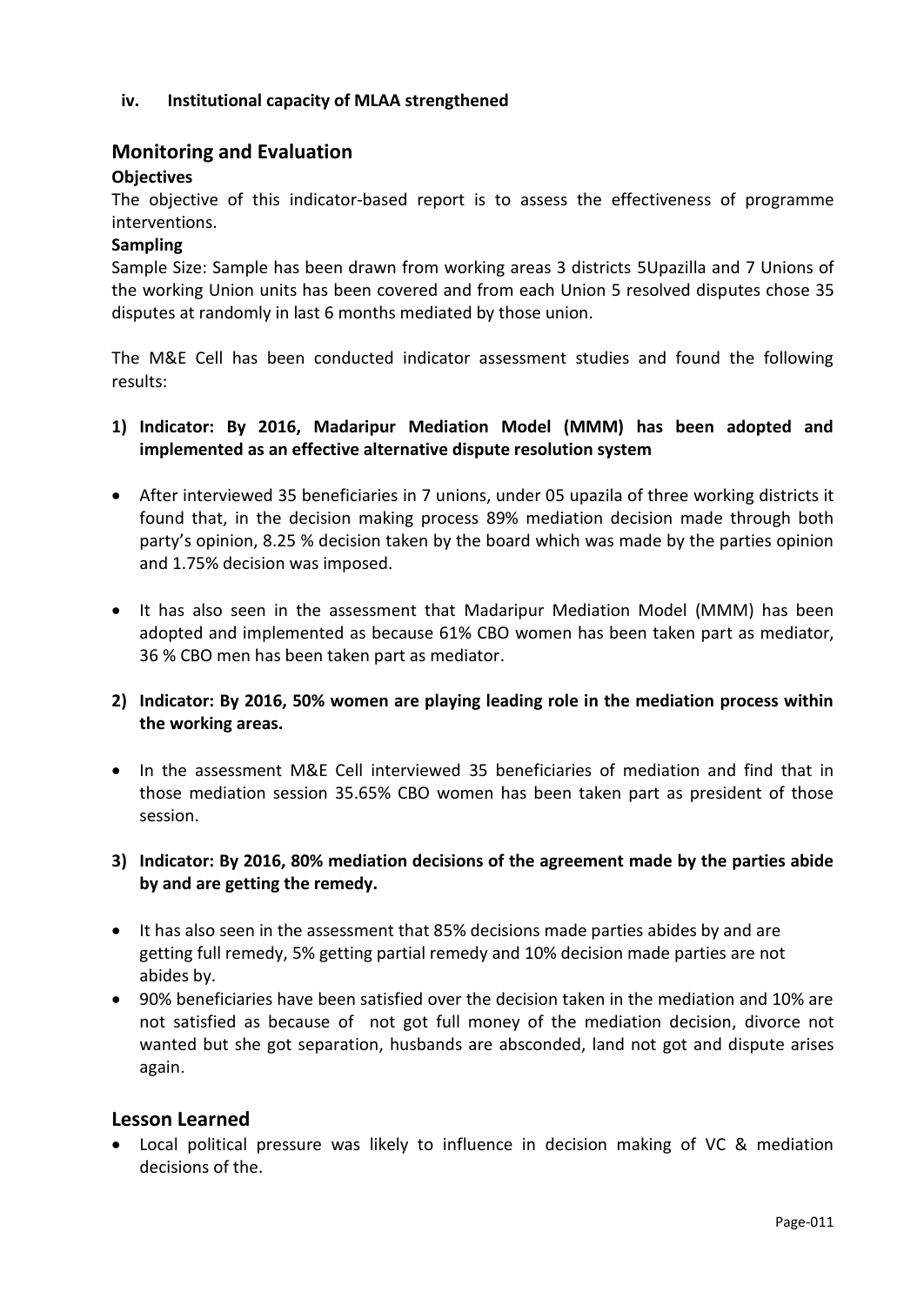- Due to the lengthy process of the existing laws, Complex legal framework and unfair means justice seekers were denied of due judgments.
- Application of the Amendment of VC 2013 was not up to the mark and UP representatives are yet to be aware on some procedure.
- Frequent & effective monitoring from Government side on VC might by fruitful in functioning those which would, as a result, ensure justice for the local poor people.
- Partisan biasness seemed to be overweighed in decision making of mediation sessions.
- Lack of manpower and financial incentives hamper participation in local justice systems.
- At the national level it takes long time to see the reflections of local level advocacy events.
- UP representatives are busy with multiple activities which hamper some time to perform their duties in local justice system.

#### **Annexure (Core Project)**

#### **Annex-A**

**Output 2: Increased capacity building of duty bearers to activate local level justice**

#### **a) Courtyard meeting with household members**

| Number of |     | No. of Meeting |                  | <b>Total Meeting</b> |               | <b>Total Participant</b> |       |
|-----------|-----|----------------|------------------|----------------------|---------------|--------------------------|-------|
| Union     | АC  | VC             | <b>Mediation</b> |                      | <b>Female</b> | Male                     | Total |
|           | 119 | っっっ<br>22.     | 224              | 570                  | 7707          | 1624                     | 9331  |

#### **Output 3: Access to formal and informal justice system increased Annex-B**

#### **Free Legal Assistance**

#### **a) Provide Court Support**

| <b>Districts</b> | <b>Previous</b> | Case  | Total |       | <b>Court Verdict</b> | <b>Default</b> | Compro- |       | Present |
|------------------|-----------------|-------|-------|-------|----------------------|----------------|---------|-------|---------|
|                  | Pending         | Filed | Case  | Favor | <b>Against</b>       | /Reject        | mised   | Total | Pending |
| Madaripur        | 271             | 25    | 296   | 33    |                      |                | 19      | 63    | 233     |
| Shariatpur       | 106             |       | 106   | 61    |                      |                | 18      | 82    | 24      |
| Gopalganj        | 43              | 12    | 55    | 26    |                      |                | 11      | 27    | 18      |
| Total            | 420             | 37    | 497   | 120   |                      | 11             | 48      | 182   | 275     |

#### **b) Nature-wise disposed cases**

|              |        |             | <b>Cases filed</b> |      | Cases disposed |             |              |      |  |  |
|--------------|--------|-------------|--------------------|------|----------------|-------------|--------------|------|--|--|
| <b>Type</b>  | Female | <b>Male</b> | Total              | %    | Female         | <b>Male</b> | <b>Total</b> | %    |  |  |
| Criminal     |        | 30          | 37                 | 100% | 54             | 96          | 150          | 82%  |  |  |
| Family       |        | 0           |                    | 0%   | 16             |             | 16           | 9%   |  |  |
| Land         |        | 0           |                    | 0%   |                | 10          | 14           | 8%   |  |  |
| Appeals      |        | 0           |                    | 0%   |                |             |              | 1%   |  |  |
| <b>Total</b> |        | 30          | 37                 | 100% | 75             | 107         | 182          | 100% |  |  |

#### **Dispute resolution through VC**

**Annex-C**

**a) Analysis of VC cases**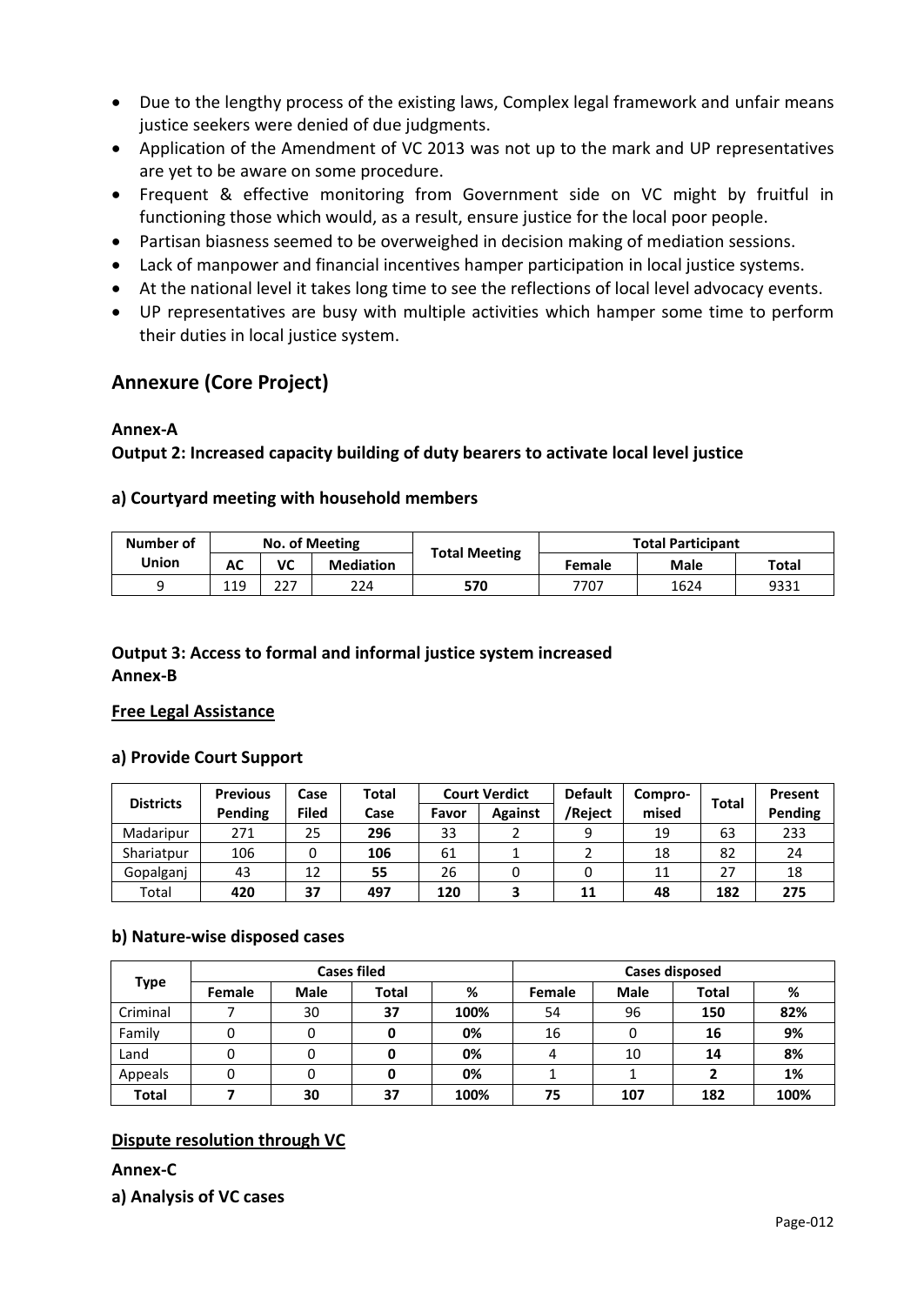| Number of | <b>Previous</b> |    | Case            |    | <b>Total</b> |                 | Case |        |   | Recom | <b>Total</b> |    | Present |   | <b>Disposed</b> |    |
|-----------|-----------------|----|-----------------|----|--------------|-----------------|------|--------|---|-------|--------------|----|---------|---|-----------------|----|
| Union     | Pending         |    | <b>Received</b> |    |              | <b>Disposed</b> |      | Reject |   | Case  |              |    | Pending |   | Locally         |    |
|           | M               |    | M               |    | M            |                 | М    |        | M | M     |              | м  |         | M |                 | M  |
| 09        | 10              | 55 | 82              | 63 | 92           | 56              | 83   |        | ▵ |       | 58           | 85 |         |   | 20              | 24 |
| Total     | 10              | 55 | 82              | 63 | 92           | 56              | 83   |        |   |       | 58           | 85 |         |   | 20              | 24 |
| Grand     | 18              |    | 137             |    | 155          |                 | 139  |        |   |       | 143          |    | 12      |   | 44              |    |

#### **b) Nature of disposed cases of VC**

| <b>Number of Unions</b> |        | Criminal |        | Civil | <b>Total</b> |      |  |  |
|-------------------------|--------|----------|--------|-------|--------------|------|--|--|
|                         | Female | Male     | Female | Male  | Female       | Male |  |  |
| 09                      | 56     | 83       |        |       | 56           | 83   |  |  |
| <b>Total</b>            | 56     | 83       |        |       | 56           | 83   |  |  |
| Grand                   |        | 139      |        |       |              | 139  |  |  |

#### **c) Direct benefit through disposed cases of VC**

| <b>SN</b>      | <b>Criminal</b>     |         | No. of<br><b>Dispute</b> | BDT.        | <b>Remarks</b> |
|----------------|---------------------|---------|--------------------------|-------------|----------------|
| 1              | Amicable Settlement |         | 87                       | $\Omega$    | 62.59%         |
| $\overline{2}$ | Compensation        |         | 34                       | 3,24,000.00 | 24.46%         |
| 3              | Money Recover       |         | 18                       | 1,43,500.00 | 12.95%         |
| Sub-Total      |                     |         | 139                      | 4169050.00  | 100%           |
|                | <b>Civil</b>        |         |                          |             |                |
| 4              | Amicable Settlement |         | $\Omega$                 | $\Omega$    | $\Omega$       |
| 5              | Money Recover       |         | $\Omega$                 | 0           | $\Omega$       |
| 6              | Land Recover        | 00 Dec. | $\Omega$                 | 0           | $\Omega$       |
|                | Compensation        |         | $\Omega$                 | 0           | $\Omega$       |
| Sub-Total      |                     |         | 0                        | 0.00        | 0              |
| <b>Total</b>   |                     |         | 139                      | 4169050.00  |                |

#### **Annex-D Dispute Resolution through AC**

## **a) Analysis of application & Dispute Resolution through AC**

| <b>District</b>                         | <b>Previous</b><br>Pending |   | Application<br><b>Received</b> |    | <b>Total</b> |    | <b>Dispute</b><br><b>Resolved</b> |   | Reject |   | Recom<br>Case |   | <b>Total</b> |    | Present<br>Pending |    | <b>Disposed</b><br>Locally |   |
|-----------------------------------------|----------------------------|---|--------------------------------|----|--------------|----|-----------------------------------|---|--------|---|---------------|---|--------------|----|--------------------|----|----------------------------|---|
|                                         |                            | M |                                | M  |              | M  |                                   | M | F      | M | с             | M |              | M  |                    | M  | Е                          | M |
| Madaripur,<br>Shariatpur &<br>Gopalgonj | 13                         | 4 | 69                             | 11 | 82           | 15 | 58                                | 3 | 13     | q | $\Omega$      | 0 | 71           | 12 | 11                 | 3  | 4                          | 0 |
| <b>Total</b>                            | 13                         | 4 | 69                             | 11 | 82           | 15 | 58                                | 3 | 13     | 9 | 0             | 0 | 71           | 12 | 11                 |    | 4                          | 0 |
| Grand                                   | 17                         |   |                                | 80 | 97           |    | 61                                |   | 22     |   |               | 0 |              | 83 |                    | 14 | 4                          |   |

#### **b) Nature-wise resolved disputes of AC**

|                 |               |      |        | Nature of disputes resolution of AC |          |      |        |      |  |  |
|-----------------|---------------|------|--------|-------------------------------------|----------|------|--------|------|--|--|
| <b>District</b> | Maintenance   |      |        | <b>Divorce</b>                      | Polygamy |      | Total  |      |  |  |
|                 | <b>Female</b> | Male | Female | Male                                | Female   | Male | Female | Male |  |  |
| Madaripur,      |               |      |        |                                     |          |      |        |      |  |  |
| Shariatpur &    | 27            |      | 31     | 03                                  |          |      | 58     | 03   |  |  |
| Gopalgonj       |               |      |        |                                     |          |      |        |      |  |  |
| Total           | 27            |      | 31     | 03                                  |          |      | 58     | 03   |  |  |
| G. Total        | 27            |      |        | 34                                  |          |      | 61     |      |  |  |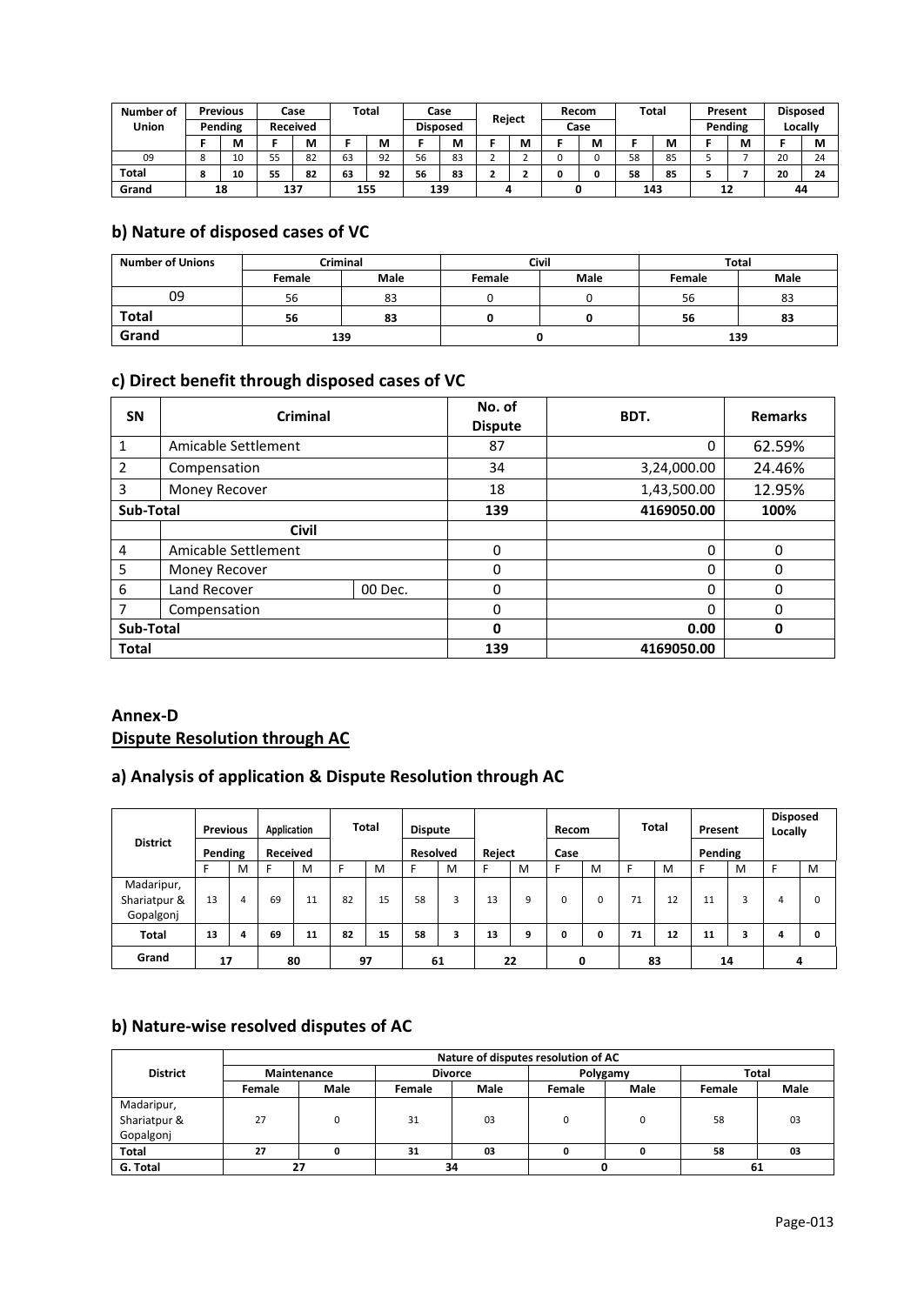#### **c) Direct benefit through disputes resolved of AC**

| <b>Result of disputes</b> | No. of disputes | %     |
|---------------------------|-----------------|-------|
| Marriage Continued        | 229             | 78.97 |
| Maintenance Provided      |                 |       |
| <b>Mutual Settlement</b>  |                 | 2.06  |
| Divorce Executed          | 55              | 18.97 |
| Total                     | 290             | 100   |

#### **Annex-E Dispute resolution through Mediation**

#### **a) Analysis of applications & settlement through mediation**

| <b>District</b>                         |    | <b>Previous</b><br>Pending | Application<br>Received |     |     | Total | <b>Mediation</b><br>Done |     | Reject |    | Recomm. | Case |     | Total |    | Present<br>Pending |    | <b>Disposed</b><br>Locally |
|-----------------------------------------|----|----------------------------|-------------------------|-----|-----|-------|--------------------------|-----|--------|----|---------|------|-----|-------|----|--------------------|----|----------------------------|
|                                         |    | M                          |                         | M   |     | м     |                          | м   |        | М  |         | М    |     | М     |    | м                  |    | м                          |
| Madaripur,<br>Shariatpur &<br>Gopalgonj | 95 | 77                         | 525                     | 414 | 620 | 491   | 467                      | 368 | 70     | 73 | 31      | 07   | 568 | 448   | 52 | 43                 | 72 | 35                         |
| Total                                   | 95 | 77                         | 525                     | 414 | 620 | 491   | 467                      | 368 | 70     | 73 | 31      | 07   | 568 | 448   | 52 | 43                 | 72 | 35                         |
| Grand                                   |    | 172                        | 939                     |     |     | 1111  | 835                      |     | 143    |    |         | 38   |     | 1016  | 95 |                    |    | 107                        |

## **b) Nature-wise resolved disputes of Mediation**

| <b>District</b>                         |    | Family<br><b>Matter</b> |    | Assault | Marriage | Second      | Dowry |   |    | <b>Social</b><br><b>Disputes</b> | <b>Matter</b> | <b>Financial</b> |    | Land<br><b>Disputes</b> | Misc. |    | <b>Total</b> |     |
|-----------------------------------------|----|-------------------------|----|---------|----------|-------------|-------|---|----|----------------------------------|---------------|------------------|----|-------------------------|-------|----|--------------|-----|
|                                         |    | М                       |    | M       |          | М           |       | м |    | М                                |               | м                |    | M                       |       | м  |              | М   |
| Madaripur,<br>Shariatpur &<br>Gopalgonj | 92 | 126                     | 10 | 15      |          |             | 290   |   |    | 18                               | 14            | 32               | 33 | 133                     | 22    | 44 | 467          | 368 |
| Total                                   | 92 | 126                     | 10 | 15      |          | $\sim$<br>U | 290   | 0 |    | 18                               | 14            | 32               | 33 | 133                     | 22    | 44 | 467          | 368 |
| Grand                                   |    | 218                     |    | 25      | 01       |             | 290   |   | 23 |                                  | 46            |                  |    | 166                     | 66    |    | 835          |     |

#### **c) Direct benefit of resolved disputes through Mediation**

| <b>Result of Disputes</b>                   | <b>Disputes</b><br>resolved | ℅      | <b>Amount in Taka</b> |
|---------------------------------------------|-----------------------------|--------|-----------------------|
| Marriage Continued                          | 406                         | 48.62  |                       |
| Recovered of Maintenance & Denmohor /       | 103                         | 12.34  | 9575000               |
| Divorce Executed including.                 |                             |        |                       |
| Maintenance of Child (Rescued 01 Child)     | 4                           | 0.48   | 44000                 |
| <b>Compensation Recovered</b>               | 44                          | 5.27   | 2074200               |
| Land Recovered (1018.25 Decimal)            | 85                          | 10.18  | 30283000              |
| Money Recover in replace of Land (107 dec.) | 6                           | 0.72   | 1975000               |
| Mutual Settlement in land disputes          | 187                         | 22.40  |                       |
| Total                                       | 835                         | 100.00 | 4,39,51,200           |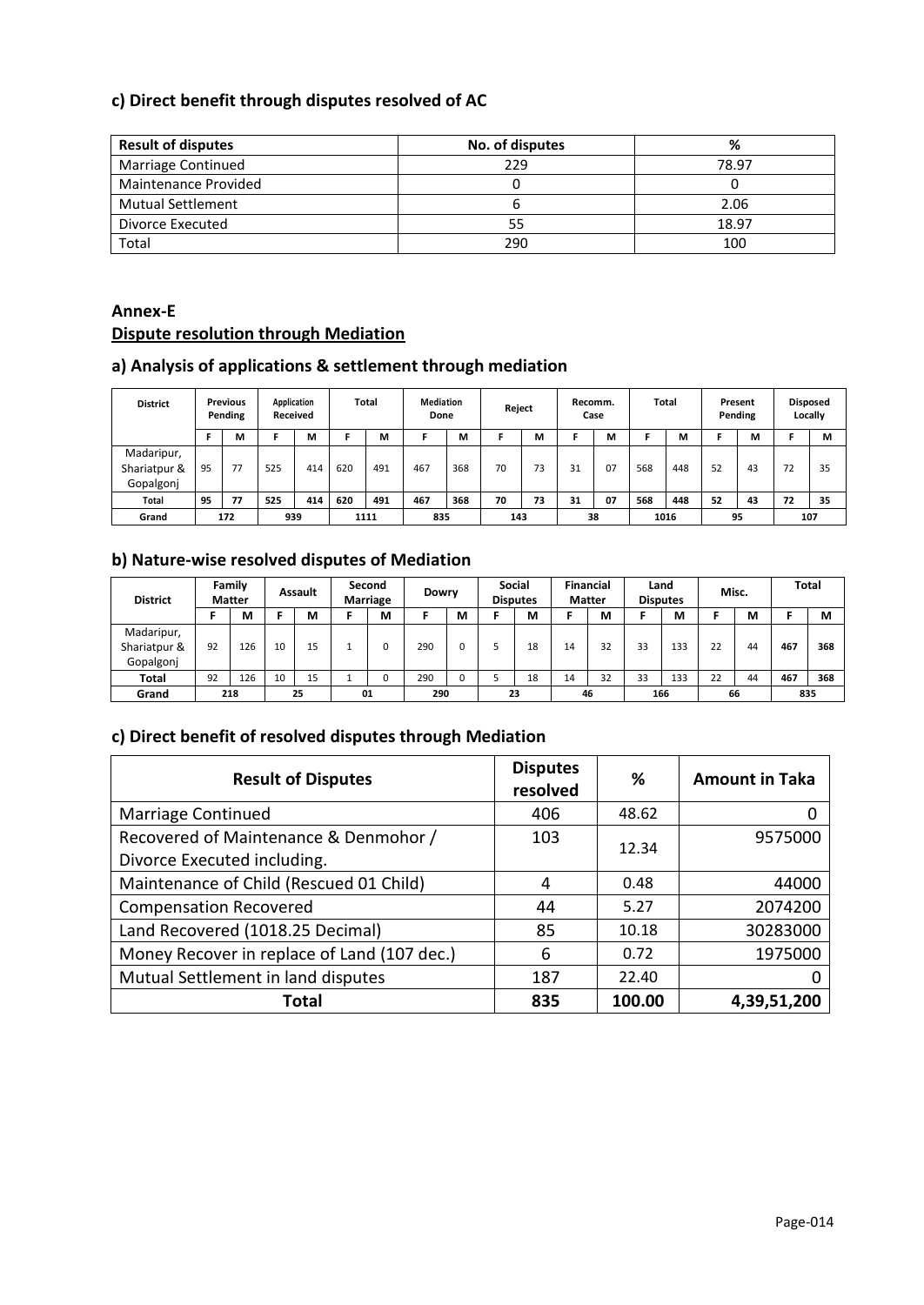## <span id="page-14-0"></span>**5. Information of other Projects of MLAA:**

## <span id="page-14-1"></span>**a) Project Title: Activating Village Courts Bangladesh (Phase-II)**

**Donor:** UNDP, EU & GOB

**Implementing Agency:** Local Government Division, MoLGRD&C **Partner NGO :** Madaripur Legal Aid Association

**Reporting period:** July 2017 to June 2018

#### **Goal :**

To contribute to improving access to justice for disadvantaged and marginalized groups in Bangladesh.

**Objectives:** The overarching objective of the AVCB II project is to contribute to improve the access to justice for disadvantaged and marginalized groups in Bangladesh.

#### **Specific objectives:**

- To make local authorities more responsive to local justice needs and offer appropriate legal services in the form of well- functioning village courts.
- To empower local people, especially women, the poor and vulnerable groups to seek remedies for injustices and to resolve their disputes at the local level in an expeditious, transparent and affordable manner.

#### **Project Duration**: December 2016 to August 2019

**Project Area:** Total 235 UPs in 28 Upazillas in 7 Districts in Dhaka & Mymensing Division

#### **Dhaka Division:**

- Faridpur District : 6 Upazillas ( Fardipur Sadar, Alphadanga, Bhanga, Sadarpur, Boalmari & Char Bhadrason) : 35 Unions
- Gazipur District : 5 Upazillas (Gazipur Sadar, Sreepur, Kaliganj, Kaliakoir & Kapasia) : 26 Unions
- Gopalganj : 3 Upazillas ( Gopalganj Sadar, Moksudpur & Kasiani ) : 32 Unions
- Madaripur : 4 Upazillas (Faridpur Sadar, Rajoir, Kalkini & Shibchar) : 43 Unions

#### **Mymensingh Division:**

- Jamalpur District : 4 Upazillas ( Sharishabari, Boxiganj, Melandah & Islampur) : 38 Unions
- Mymensing District : 3 Upazillas (Muktagacha, Ishwarganj & Haluaghat) : 33 Unions
- Netrokona District : 3 Upazillas ( Madan, Durgapur & Kendua) : 28 Unions

#### **The key expected outputs of the project are:**

- 1. Capacity of relevant stakeholders at national and local level strengthened to enable VCs in at least 1080 Unions to function effectively by March 2019.
- 2. Legal and policy framework reviewed and revised to enhance efficiency and effectiveness of VCs.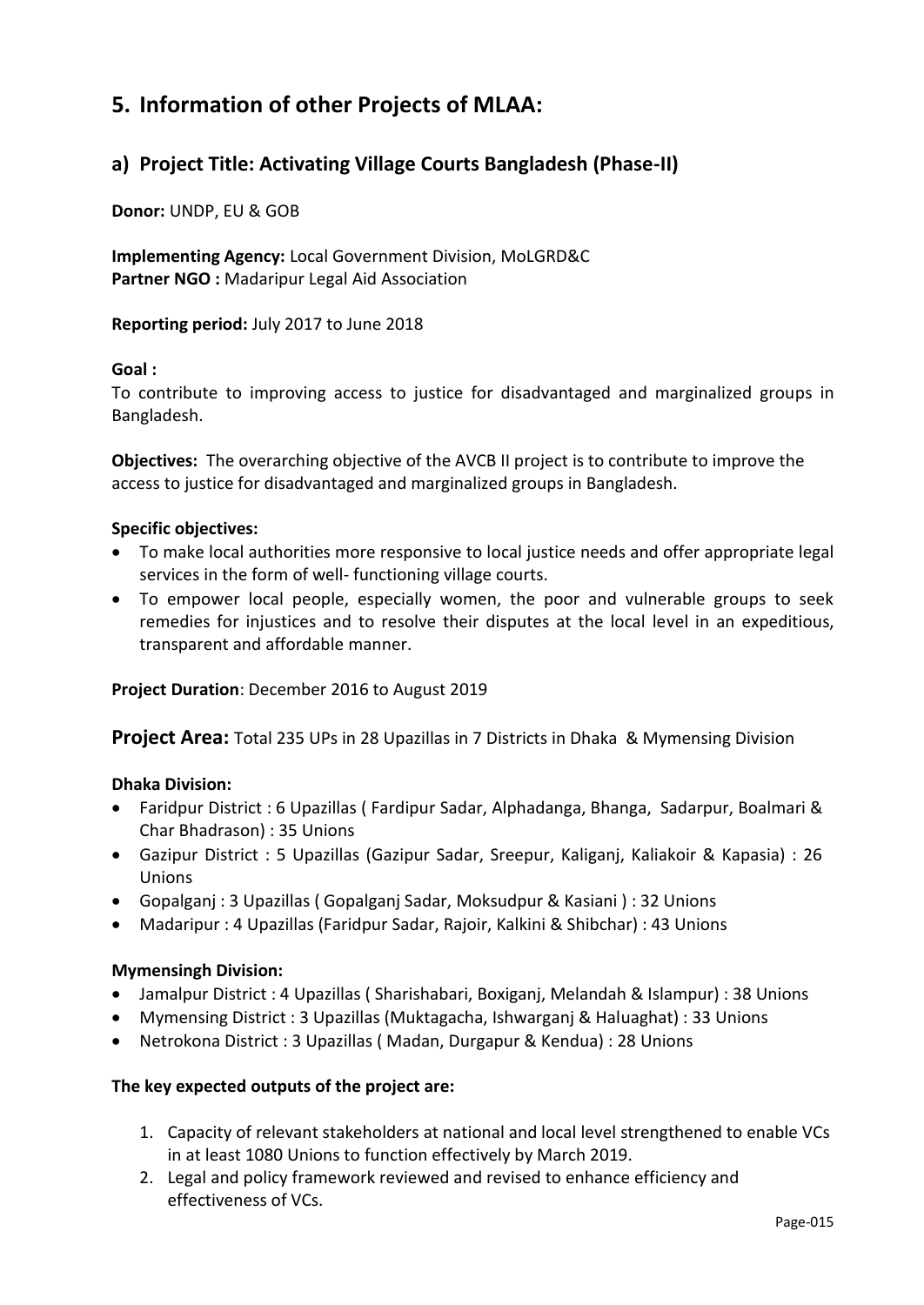- 3. GoB monitoring capacity for evaluating VCs performance is strengthened and systematized.
- 4. Beneficiaries in project areas understand the roles and functions of the VCs and are able to access their services when required.
- 5. Evidence-base and knowledge-management on VCs increased.

#### **The target groups/beneficiaries:**

**Primary:** Disadvantaged people especially women

**Secondary:** Women leaders, Village elites, UP Chairman, Secretary, Female & Male Members of UP, community leaders, Village Police (Choukider & Dafader), Youth group of the community, GOB Official, Judges, Lawyers, Journalist, officials of LGD, Project staff and mass peoples.

**Project Budget:** BDT. 238,969,424.00 (for 33 months)

#### **Existing Staffs:**

| <b>Total Staffs</b>               | : 280 Persons: Male 137 (49%) & Female 143 (51%) |  |
|-----------------------------------|--------------------------------------------------|--|
| UP level Staffs                   | : 235 Persons                                    |  |
| Districts & Upazilla Level staffs | :42 Persons                                      |  |
| Central Level                     | : 03 Persons                                     |  |

#### **Brief statistics of the implemented events:**

#### **i) Case resolution through Village Courts:**

In this reporting period, the VCs of the program intervention area received 7247 cases. Including the previous pending cases (332) total 7579 applications were handled. A considerable number of cases were resolved through Rule-31, Pre-trial & formal VC sessions and the number stands 5622. Total 699 cases remained as pending at the last day of June 2018. In regard to case implementation 4963 cases out of 5622 resolved case were enacted and BDT. 4,80,16,653/- (Four Crore Eighty Thousand Sixteen Thousand Sis Hundred Thirty Three) was realized as compensation & estimated price of the recovered lands.

| <b>Previous</b><br>Pending | Application<br><b>Received</b> | Total<br>Application | Case<br>Resolution(VC,<br>Pre-trial &<br><b>Rule-31)</b> | Default &<br>file return to<br>the applicant | Case<br>Imple-<br>mentation | Present<br>Pending |
|----------------------------|--------------------------------|----------------------|----------------------------------------------------------|----------------------------------------------|-----------------------------|--------------------|
| 332                        | 7247                           | 7579                 | 5622                                                     | 1258                                         | 4963                        | 699                |

#### **ii) Awareness raising activities:**

To raise awareness on Village Court at Union & Upazila level the project launched different events at diverse scale. In the reporting period, the project organized 28233 courtyard meetings were 130345 male & 327306 female participated; total participants: 457651. Further 28642 persons were given counseling on the benefits of VC; of them 16502 were male & 12220 were female.

Including the above numbers, in our outreach events total 10,44,179 persons participated. The statistics is given below: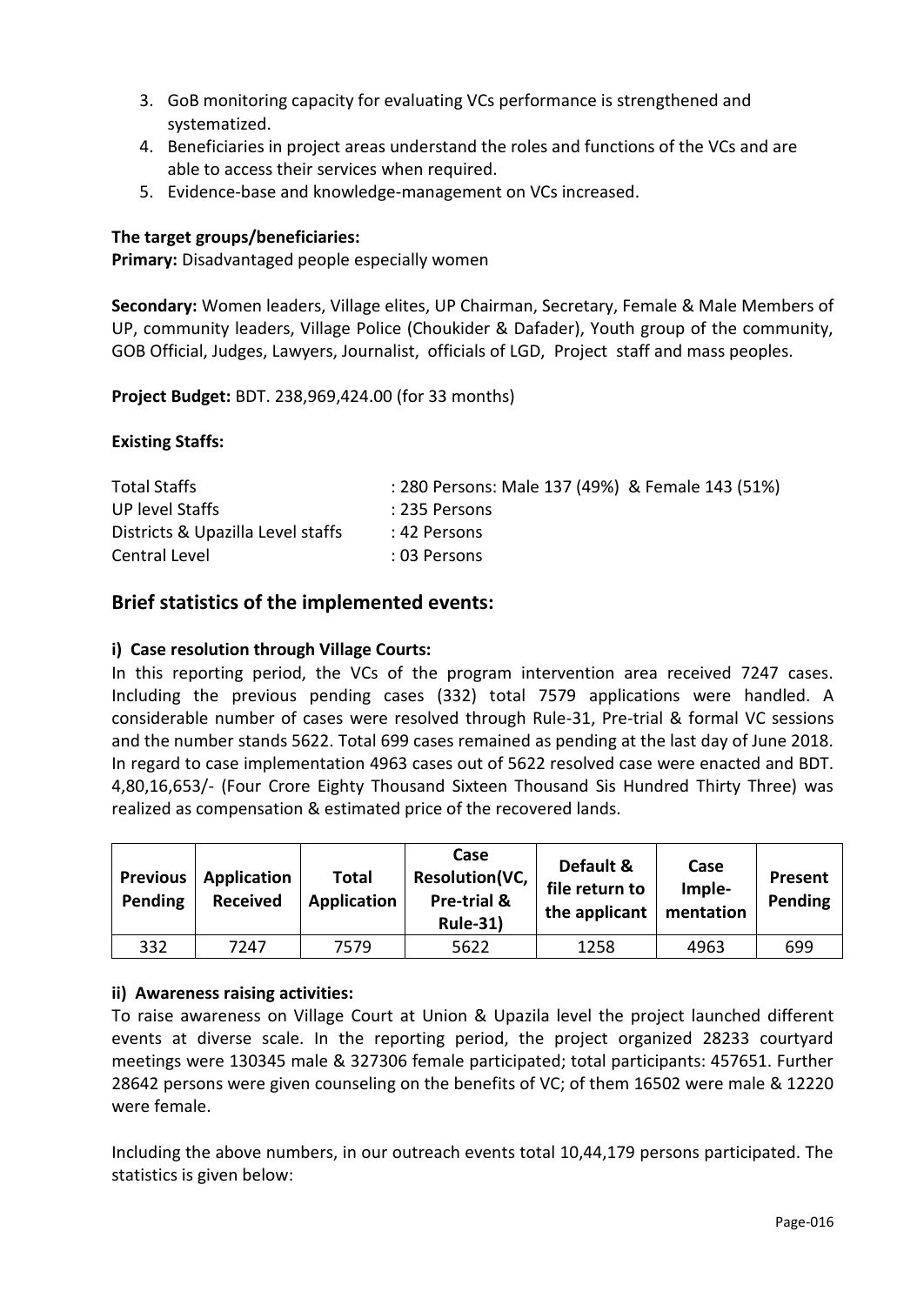| SI/No | <b>Awareness raising program</b>             | No of<br><b>Events</b> | <b>Male</b> | <b>Female</b>  | <b>Total</b> |
|-------|----------------------------------------------|------------------------|-------------|----------------|--------------|
| 1.    | District monthly staff coordination          | 84                     | 545         | 45             | 590          |
| 2.    | Upazilla monthly staff coordination          | 333                    | 1640        | 1660           | 3300         |
| 3.    | Women development forum (WDF)                | 54                     | 21          | 1499           | 1520         |
| 4.    | Counseling support to the justice seeker     | 28642                  | 16502       | 12220          | 28772        |
| 5.    | District & Upazilla VCMC Meeting             | 128                    | 1447        | 279            | 1726         |
| 6.    | Upazilla level NGO coordination meeting      | 129                    | 2580        | 623            | 3203         |
| 7.    | District level NGO coordination meeting      | 92                     | 2189        | 470            | 2659         |
| 8.    | Monthly court Yard meeting                   | 28233                  | 130345      | 327306         | 457651       |
| 9.    | Multimedia Shows on village court            | 2058                   | 274074      | 139593         | 413667       |
| 10.   | Community meeting at union level             | 718                    | 27347       | 8251           | 35598        |
| 11.   | Divisional Coordination meeting              | $\overline{2}$         | 12          | $\overline{2}$ | 14           |
| 12.   | Monthly coordination meeting at up level     | 2511                   | 27178       | 10030          | 37208        |
| 13.   | Outreach activities conduction by local NGOs | 2270                   | 18927       | 39408          | 58335        |
| 14.   | Upazilla & District level Law and<br>order   | 137                    | 2743        | 47             | 3218         |
|       | committee meeting                            |                        |             |                |              |
| 15.   | Focus group discussion                       | 4                      | 48          | 51             | 99           |
| 16.   | Forms /format distribution at upazilla level | 28                     | 1019        | 286            | 1305         |
| 17.   | Half yearly coordination meeting             | $\overline{7}$         | 360         | 34             | 394          |
| 18.   | Rally on village courts                      | 468                    | 61732       | 32873          | 94605        |
| 19.   | Go/NGO outreach events at upazilla level     | 28                     | 975         | 189            | 1164         |
| 20.   | Youth group workshop                         | 234                    | 5209        | 4182           | 9391         |
|       | <b>Total</b>                                 | 66160                  | 574893      | 579048         | 1154419      |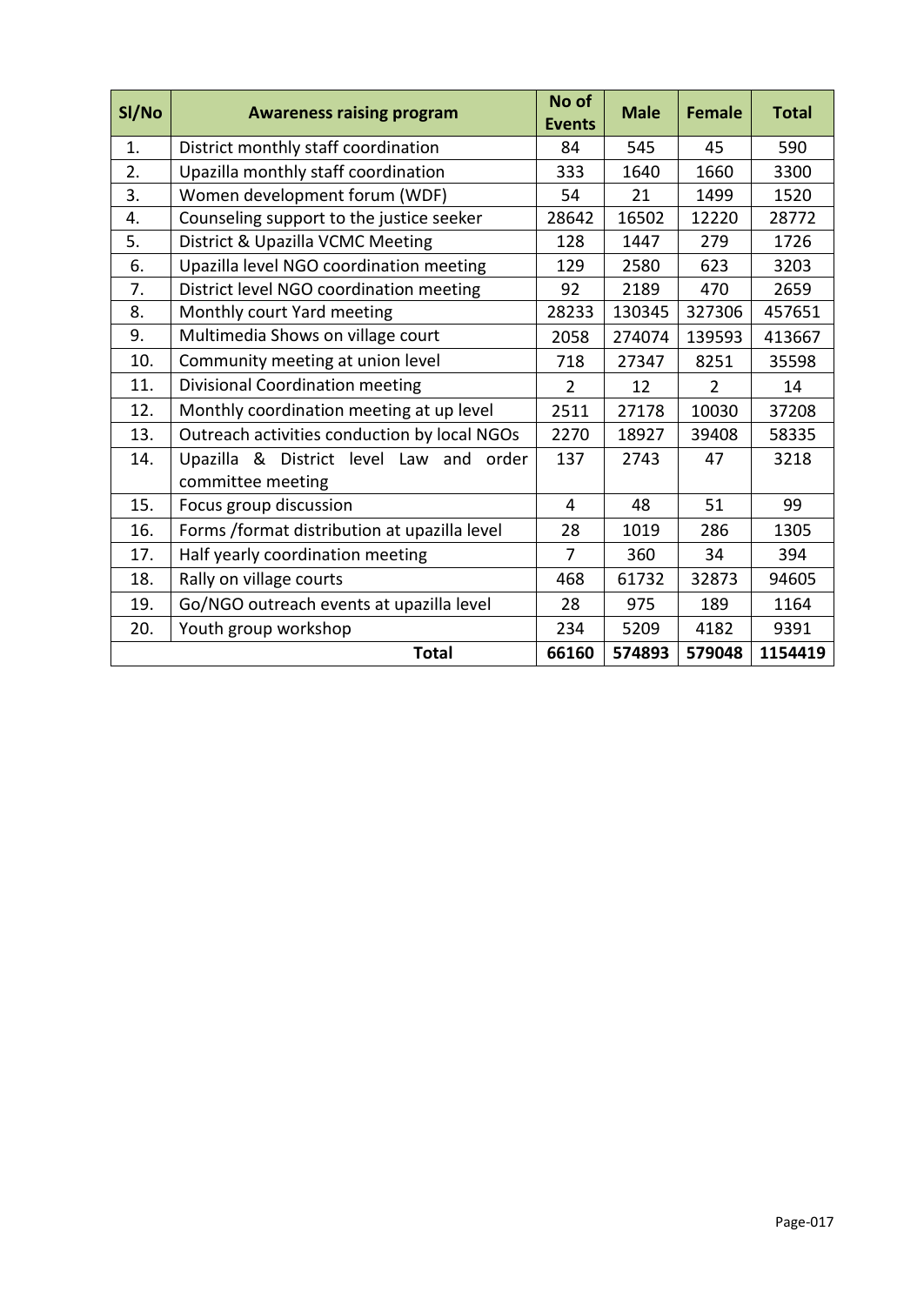## <span id="page-17-0"></span>**b) Project Title: Improvement of the Real Situation of Overcrowding in Prisons in Bangladesh**

**Reporting period:** July-2017 to June -2018

**Funded by:** German Development Cooperation (GIZ)

**Area Coverage:** 03 Districts (Madaripur , Gopalganj & Sirajganj )

**Introduction:** The Prisons in Bangladesh are overcrowded and out of total Prison's population around 70% are under-trial prisoners (currently) which is the main cause of this situation in the prisons. In fact, the prison Population in Bangladesh is increasing day by day. Therefore, the Ministry of Home Affairs and the Prison Directorate have jointly initiated this project*.* In this project the Paralegals are the main force to gain the project goal. Paralegals go inside of the prison as their day-to-day activities and collect information of poor and helpless prisoners. They give free lawyer to them and also work for the benefit of them. Paralegals also work both in Court and Police station not only for case related work but also support the common people who have no idea about laws and most of the time due to ignorance and been cheated.

**Overall Objective:** To reduce the overcrowding in Prisons in Bangladesh;

**Specific Objective: a)** Overcrowding reduction in the project area prisons; b) Speedy disposal of under trial cases within existing legal framework; and c) Introduce paralegals into the criminal justice agency process (Prisons, courts, police station)

#### **1. Release (Prison Achievement)**

| <b>District</b> |               | <b>Achievement</b> |        |                 |              |  |  |  |
|-----------------|---------------|--------------------|--------|-----------------|--------------|--|--|--|
|                 | <b>Target</b> | <b>Male</b>        | Female | <b>Juvenile</b> | <b>Total</b> |  |  |  |
| Madaripur       | 24            | 65                 | 20     |                 | 85           |  |  |  |
| Gopalganj       | 30            | 80                 |        |                 | 83           |  |  |  |
| Sirajganj       | 60            | 108                | 00     | 00              | 108          |  |  |  |
| Total           | 114           | 253                | 23     |                 | 276          |  |  |  |

#### **2. Intervention (Prison Achievement)**

| <b>District</b> |               | Achievement |        |          |              |  |  |  |
|-----------------|---------------|-------------|--------|----------|--------------|--|--|--|
|                 | <b>Target</b> | <b>Male</b> | Female | Juvenile | <b>Total</b> |  |  |  |
| Madaripur       | 1570          | 1140        | 580    | 40       | 1760         |  |  |  |
| Gopalganj       | 1866          | 1844        | 323    |          | 2167         |  |  |  |
| Sirajganj       | 3786          | 3553        | 324    | 00       | 3877         |  |  |  |
| Total           | 7222          | 6537        | 1227   | 40       | 7804         |  |  |  |

#### **3. Court Achievement,**

| <b>District</b> |               | <b>Achievement</b> |        |                 |              |  |  |  |
|-----------------|---------------|--------------------|--------|-----------------|--------------|--|--|--|
|                 | <b>Target</b> | <b>Male</b>        | Female | <b>Juvenile</b> | <b>Total</b> |  |  |  |
| Madaripur       | 1420          | 1260               | 200    |                 | 1468         |  |  |  |
| Gopalganj       | 1071          | 724                | 361    |                 | 1085         |  |  |  |
| Sirajganj       | 838           | 755                | 183    | 00              | 938          |  |  |  |
| Total           | 3329          | 2739               | 744    |                 | 3491         |  |  |  |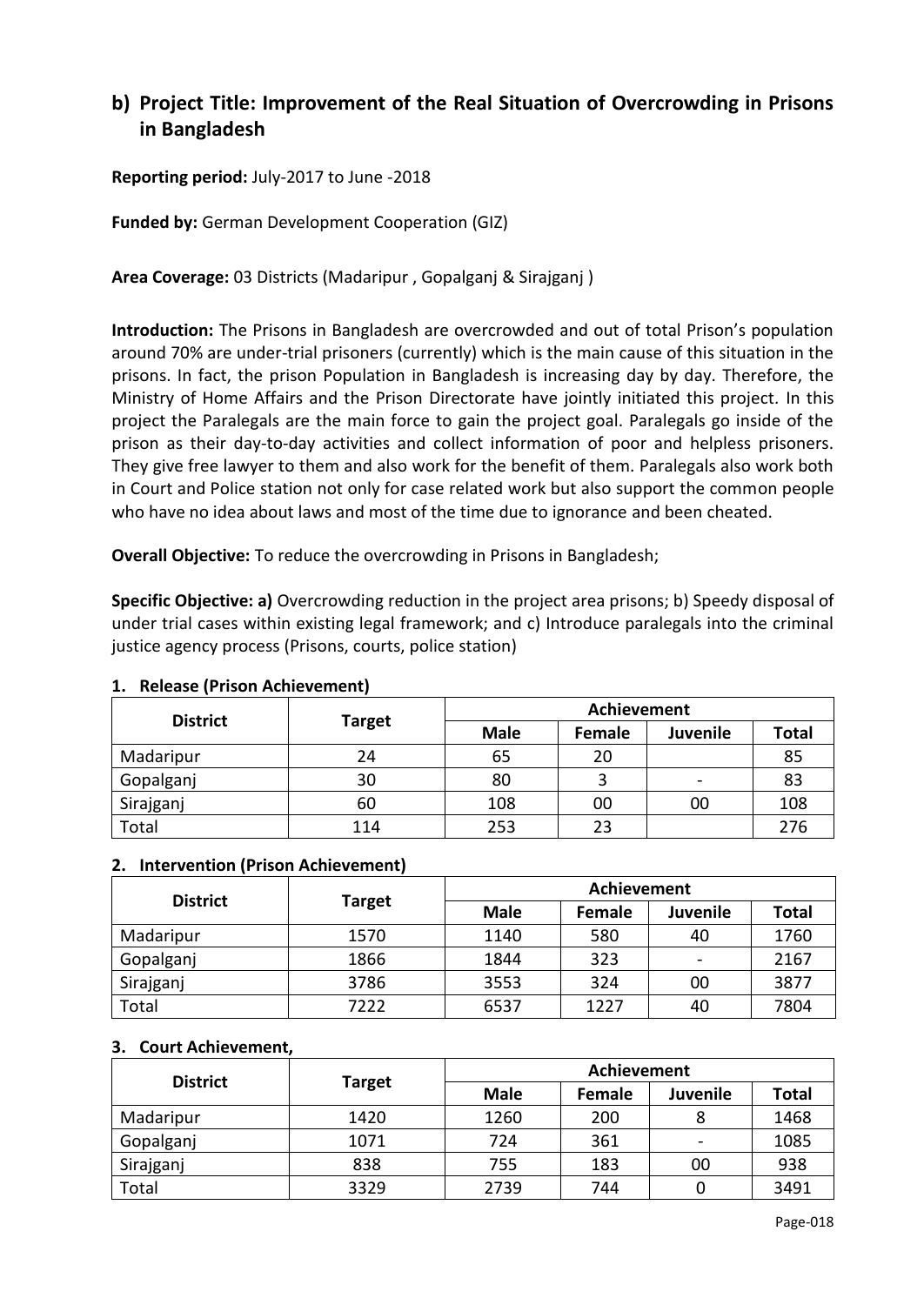#### **4. Police Station Achievement**

|                 |               | Achievement |        |                          |              |  |  |  |  |
|-----------------|---------------|-------------|--------|--------------------------|--------------|--|--|--|--|
| <b>District</b> | <b>Target</b> | <b>Male</b> | Female | <b>Juvenile</b>          | <b>Total</b> |  |  |  |  |
| Madaripur       | 73            | 57          | 16     |                          | 146          |  |  |  |  |
| Gopalganj       | 45            | 41          |        | $\overline{\phantom{0}}$ | 50           |  |  |  |  |
| Sirajganj       | 144           | 110         | 38     | 00                       | 148          |  |  |  |  |
| <b>Total</b>    | 262           | 208         | 63     |                          | 344          |  |  |  |  |

#### **5. Interactive Paralegal Aid Clinic (PLC) :**

|                 |               | <b>Number of PLC</b> |             | <b>Total Participant</b> | <b>Seeking Legal</b> |                   |
|-----------------|---------------|----------------------|-------------|--------------------------|----------------------|-------------------|
| <b>District</b> | <b>Target</b> | Achievement          | <b>Male</b> | Female                   | <b>Total</b>         | <b>Assistance</b> |
| Madaripur       | 80            | 80                   | 2400        | 800                      | 3200                 | 920               |
| Gopalganj       | 84            | 93                   | 950         | 493                      | 1443                 | 89                |
| Sirajganj       | 84            | 83                   | 1143        | 1162                     | 2305                 | 187               |
| <b>Total</b>    | 248           | 256                  | 4493        | 2455                     | 6948                 | 1196              |

#### **6. Meeting concern:-**

#### **A) Name of Meeting : Meeting with the Case Coordination Committee (CCC)**

| <b>District</b> | Target | <b>Achieve</b> | <b>Prison Case attend the</b><br><b>CCC Meeting</b> | <b>None-Prison Case attend</b><br>the CCC Meeting |
|-----------------|--------|----------------|-----------------------------------------------------|---------------------------------------------------|
| Madaripur       | 12     | 12             | 12                                                  | 300                                               |
| Gopalganj       | 12     | 12             |                                                     | 120                                               |
| Sirajganj       | 12     |                | 14                                                  | 47                                                |
| <b>Total</b>    | 36     | 31             | 29                                                  | 462                                               |

#### **B) Monthly Law Discussion Meeting**

| <b>District Name</b> | <b>Target</b> | Achievement | <b>Remarks</b> |
|----------------------|---------------|-------------|----------------|
| Madaripur            | 24            | 24          |                |
| Gopalganj            |               |             |                |
| Sirajganj            | 10            |             |                |
| <b>Total</b>         | 48            | 48          |                |

#### **C) Monthly Paralegals Meeting**

| <b>District Name</b> | <b>Target</b> | <b>Achievement</b> | <b>Remarks</b> |
|----------------------|---------------|--------------------|----------------|
| Madaripur            | 12            |                    |                |
| Gopalganj            | 12            |                    |                |
| Sirajganj            | 12            |                    |                |
| <b>Total</b>         | 36            | 36                 |                |

#### **D) Attuned the DLAC Meeting**

| <b>District Name</b> | <b>Target</b> | Achievement | <b>Remarks</b> |
|----------------------|---------------|-------------|----------------|
| Madaripur            | 1 ว           | 12          |                |
| Gopalganj            | 1 า           | 17          |                |
| Sirajganj            | 12            | 12          |                |
| <b>Total</b>         | 36            | 36          |                |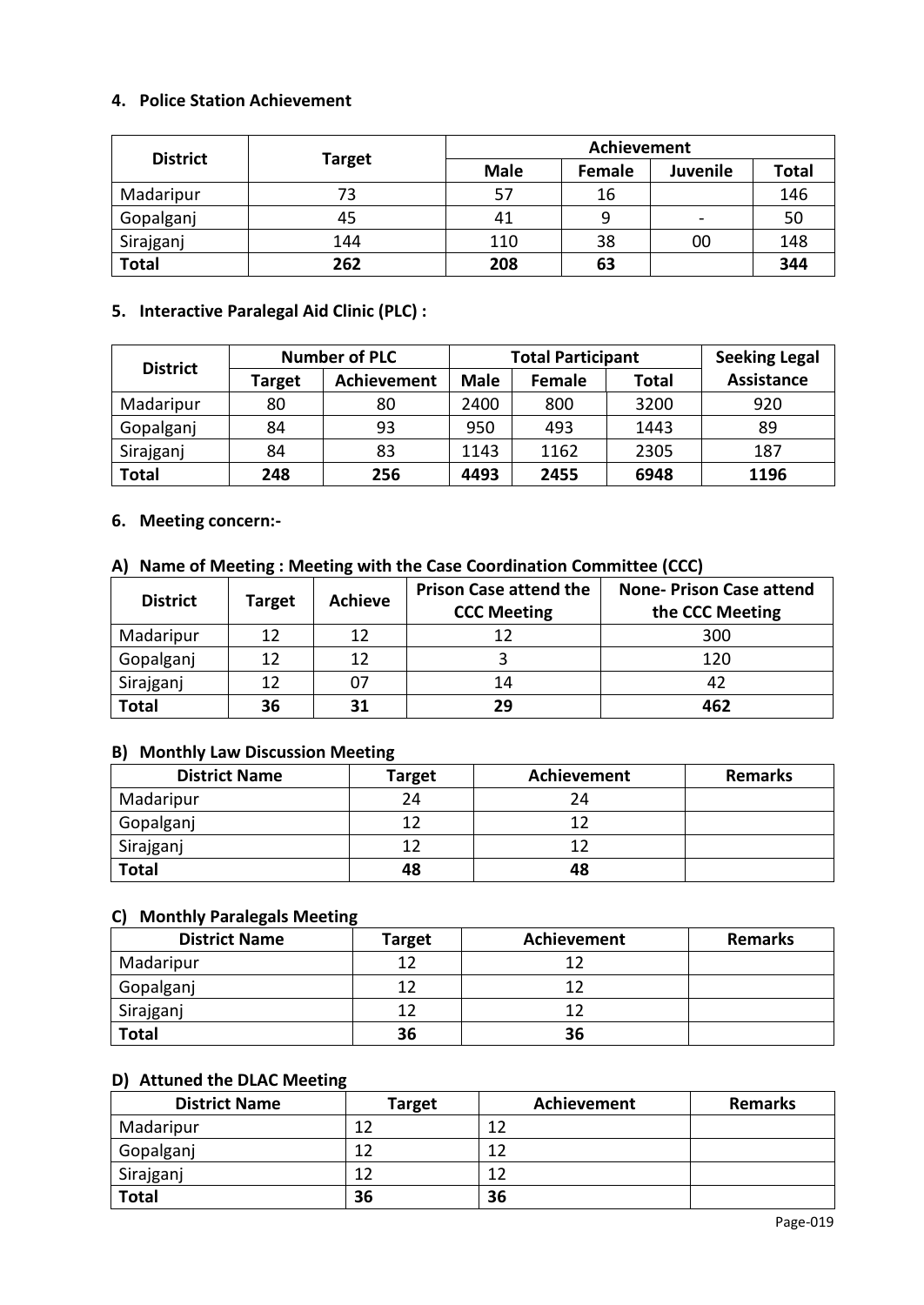## <span id="page-19-0"></span>**c) Project Title: Justice for All- Munshiganj (JFA)**

#### Reporting Period: July 2017 to June 2018

#### **Background of the project:**

One of the basic fundamental rights guaranteed in the Constitution of Bangladesh is that all citizens are equal before law and are entitled to equal protection of law. As a large number of the population live below the poverty line, they can hardly access to justice to protect their legal rights. To address these problems and to make legal aid services accountable, available and accessible for the vulnerable groups government has adopted Legal Aid Service Act, 2000, to improve access to justice, introduced Legal Aid Fund (LAF) to provide the poor with free lawyers and formed different committees from Districts to Union level (DLAC, UZLAC & UPLAC) to make it success. In this context, the 'Justice for All Program-Munshiganj' will bring relief to the justice seeker of the community and make it accessible for the poor, women, children, religious/ethnic minorities and other marginalized groups.

| <b>Project Duration</b> | $\ddot{\cdot}$ | January 2016 to March, 2018                                                                                                |
|-------------------------|----------------|----------------------------------------------------------------------------------------------------------------------------|
| <b>Objectives</b>       | $\ddot{\cdot}$ | i. Support to DLAC, UZLAC & UPLAC                                                                                          |
|                         |                | ii. Visibility of Govt. Legal Aid Service and Awareness of Rights                                                          |
|                         |                | iii. Community Sensitization.                                                                                              |
| <b>Outputs</b>          | $\ddot{\cdot}$ | i. Legal Aid Services are available and functional through                                                                 |
|                         |                | enhanced capacity of DLAC, UZLAC and UPLAC and well                                                                        |
|                         |                | coordination mechanism is developed among DLAC, UZLAC and                                                                  |
|                         |                | UPLAC.                                                                                                                     |
|                         |                | ii. Level of awareness among target group increased about basic                                                            |
|                         |                | legal rights and remedies within the formal justice system.                                                                |
|                         |                | iii. Target communities are capable to use formal justice sector to                                                        |
|                         |                | resolve disputes.                                                                                                          |
| <b>Outcomes</b>         |                | i) Relevant duty bearers are accountable to provide fair and                                                               |
|                         |                | effective services in the justice system and a well coordination                                                           |
|                         |                | mechanism is established among DLAC, UZLAC and UPLAC. ii)                                                                  |
|                         |                | Peace and security of residents of the target areas are protected                                                          |
|                         |                | and promoted through increased understanding of their rights and                                                           |
|                         |                | effective access to justice through legal aid services.                                                                    |
| Impact                  | $\ddot{\cdot}$ | Improved access to effective and accountable legal aid services                                                            |
|                         |                | among the poor, women, children, religious/ethnic minorities and                                                           |
| <b>Target Groups</b>    |                | other marginalized groups.                                                                                                 |
|                         | $\ddot{\cdot}$ | The primary target groups are the inhabitants of the poverty<br>stricken areas that have yet to receive Legal Aid Services |
|                         |                | particularly women, children, minorities and the marginalized. They                                                        |
|                         |                | will be benefited by understanding their rights and being able to                                                          |
|                         |                | access justice. The secondary target groups are DLAC, UZLAC &                                                              |
|                         |                | UPLAC members, NGOs, UP representatives, students & youths,                                                                |
|                         |                | community leaders, government officials and panel lawyers. They                                                            |
|                         |                | will be benefited by better meeting the needs of the people they                                                           |
|                         |                | represent, thus increasing confidence in their job performance.                                                            |
| <b>Working Area</b>     | :              | District: 01, Munshiganj                                                                                                   |
|                         |                | Upazilla: 06, Munshiganj Sadar, Gazaria, Tongibari, Louhajong,                                                             |
|                         |                | Sreenagar & Shirajdikhan.                                                                                                  |
|                         |                | Unions: 67                                                                                                                 |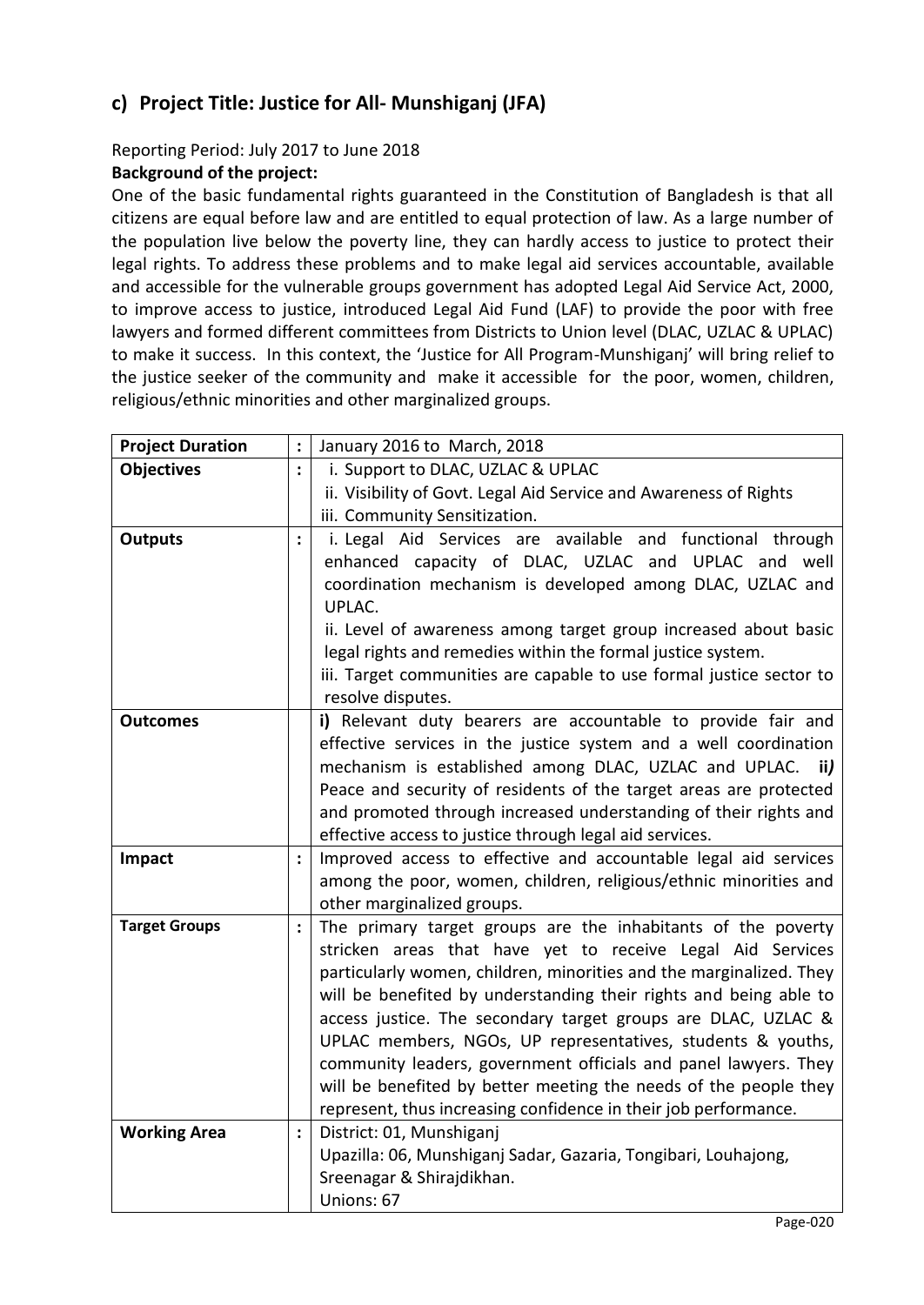| <b>Proposed budget</b> | JFA Program fund                        | : BDT. 79,99,755  |  |  |  |  |  |
|------------------------|-----------------------------------------|-------------------|--|--|--|--|--|
|                        | <b>Cost Sharing</b>                     | : BDT. $4,03,490$ |  |  |  |  |  |
|                        | <b>Total Budget</b>                     | : BDT. 84,03,245  |  |  |  |  |  |
| Funded by &            | :   USAID's Justice for All Program &   |                   |  |  |  |  |  |
| Supported by           | <b>National Center for State Courts</b> |                   |  |  |  |  |  |

Through this project MLAA also works with the communities to ensure that people are aware of the DLAC, UZLAC & UPLAC and their roles and responsibilities.

## **Achievements in brief (July 2017 to June 2018):**

| <b>SN</b> | <b>Objectives &amp; Project Activities</b>                                                      | Achieve-<br>ment | <b>Male</b>    | <b>Female</b>  | <b>Total</b> |
|-----------|-------------------------------------------------------------------------------------------------|------------------|----------------|----------------|--------------|
| 1)        | Objective 1 - Support to DLAC, UZLAC and<br><b>UPLAC</b>                                        |                  |                |                |              |
| 1.1       | Facilitation & Monitoring of Bi-monthly<br>Meeting of UPLAC                                     | 139              | 750            | 504            | 1254         |
| 1.2       | Facilitation & Monitoring of Bi-monthly<br>Meeting of UPZLAC                                    | $\overline{7}$   | 36             | 32             | 68           |
| 1.3       | Quarterly & Six monthly DLAC Stakeholders<br>Meeting (in 4 cluster 15 meetings)                 | 10               | 206            | 139            | 335          |
| 2)        | Objective 2 - Visibility of Government Legal<br><b>Aid and Awareness of Rights</b>              |                  |                |                |              |
| 2.1       | Information Card on Govt. Legal Services<br>(printing)                                          | 6700             |                |                |              |
| 2.2       | Campaign / Miking of Govt legal Services at UPz<br>Level                                        | 18               | $\blacksquare$ | $\blacksquare$ |              |
| 2.3       | Courtyard meetings with member of household<br>on Basic rights & Legal Aid Services at UP level | 89               | 297            | 1735           | 2032         |
| 2.4       | Monthly Progress Meetings on Govt. Legal Aid<br>activities with project staffs                  | 9                | 54             | $\Omega$       | 54           |
| 3)        | <b>Objective 3 - Community Sensitization</b>                                                    |                  |                |                |              |
| 3.1       | Organize Folk song on LAS                                                                       | 9                | 1380           | 545            | 1925         |
| 3.2       | Street Drama at Upazilla & District on LAS                                                      | 6                | 2600           | 2600           | 5200         |
| 3.3       | <b>Public Hearing</b>                                                                           | 9                | 700            | 525            | 1225         |
| 3.4       | Video Projection                                                                                | 9                | 1970           | 470            | 2440         |
| 3.5       | Workshop on LAS with Students & Youths                                                          | $\mathbf{1}$     | 14             | 26             | 40           |
| 3.6       | Publication of Legal Aid Magazine (with DLAC)                                                   | $\mathbf{1}$     |                |                |              |
| 3.7       | Observe International Women's Day                                                               | $\mathbf{1}$     | 430            | 750            | 1180         |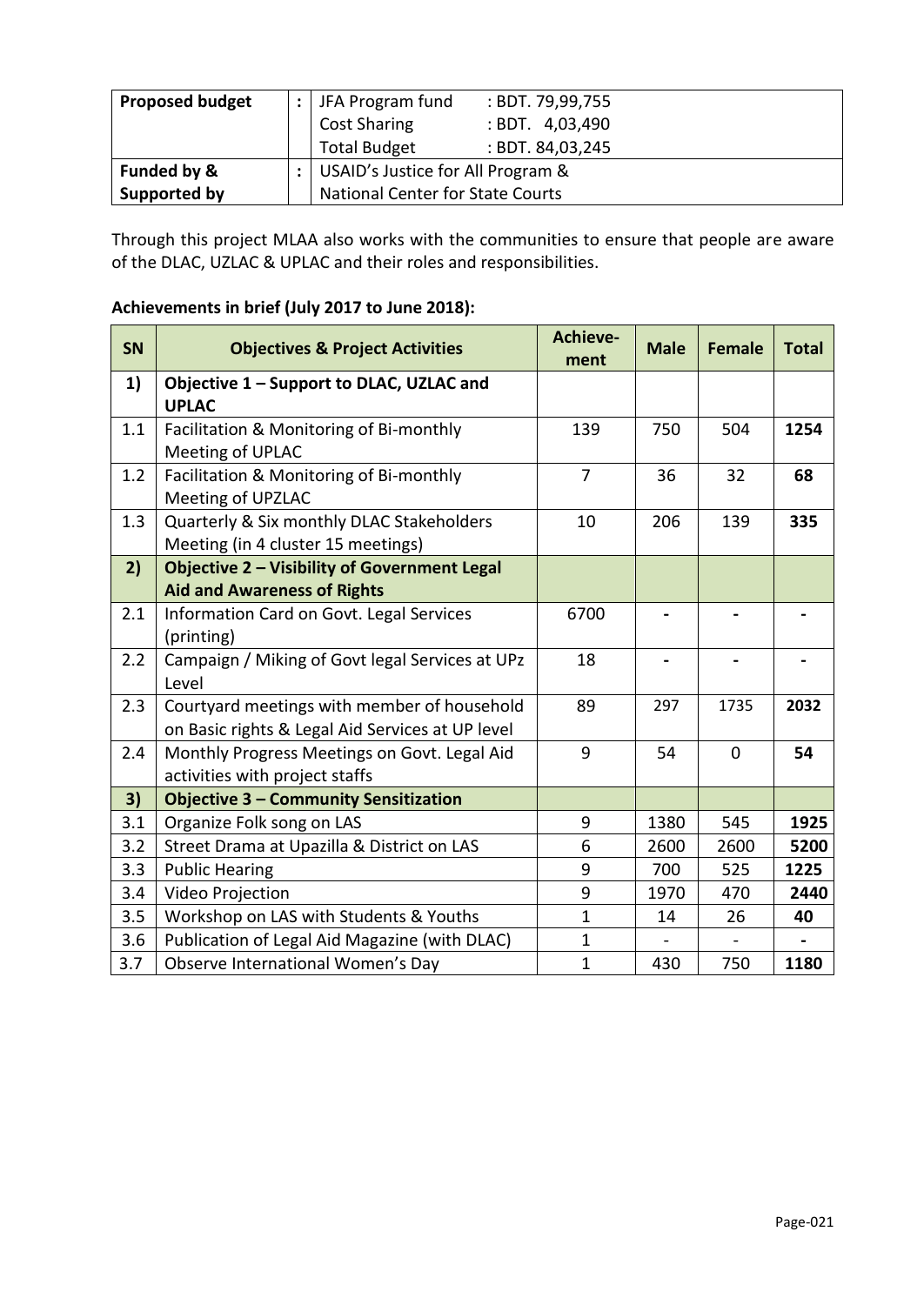## <span id="page-21-0"></span>**d) Project Title: Enhance Access to Justice for Urban Dwellers**

**Donor:** PORTICUS

**Reporting period:** July 2017 to June 2018

#### **Main Objective:**

Increase access to justice of urban dwellers through activation of informal, formal and quasijudicial systems and empowerment of poor, particularly women, children and other marginalized groups.

#### **Specific Objectives:**

- Ensure access to justice for Pourashava dwellers by activating Conciliation Board and Arbitration Council.
- Enhance capacity of elected representatives & civil society members of Pourashava to resolve disputes locally.
- Sensitize and motivate stakeholders to prevent and protect Violence against Women.
- Initiate advocacy to reform relevant laws and rules.
- Ensure justice for the poor through District Legal Aid Committee (DLAC).

**Project location**: The proposed project has been implementing in 14 Pourashavas (Municipality) of Madaripur, Shariatpur & Gopalgong districts and 5 Wards of Khulna City Corporation (KCC) which are.

#### **Powrashavas are:**

Madaripur District: 4 Pourashavas: Madaripur, Shibchar, Kalkini and Rajoir

Shariaptpur District: 6 Pourashavas: Shariatpur, Naria, Janjia, Damuddya, Bhedergonj and Goshairhat.

Gopalganj District**:** 4 Pourashavas: Gopalgonj, Tungipara, Kotalipara and Muksudpur

#### **Khulna City Corporation (KCC).**

5 wards are: ward No: 19, 20, 21, 29 & 31. In 5 wards there are 5 slums. The slum 'Nesar Mastererer Bosti' in ward No: 19, 'Tina Bosti' in Ward No: 20, 'Greenland Bosti' in Ward No: 21, 'Natun Bazar Bosti' in Ward No: 29 and 'Buttar Patil Bosti' in Ward No: 31.

#### **Project summary**

This project aims at effective legal aid services through i) building the capacity of the Conciliation Board and Arbitration Council to promote and protect the rights of the poor, ii) facilitating mediation and iii) raising awareness on legal rights and protections (especially for VAW) and iii) Advocacy to bring changes in laws and practices for these initiatives and enact a new law for City Corporation to resolve patty disputes.

#### **Beneficiaries:**

Disadvantage & poor people, particularly the urban slum dwellers, day laborer, small hawker, rickshaw puller, garment's worker, especially adolescent girl, women domestic help and children are the direct beneficiaries.

Elected representatives, CBO members, youth& women leaders are also indirect beneficiaries of the project who will be motivated and will contribute to implement the project.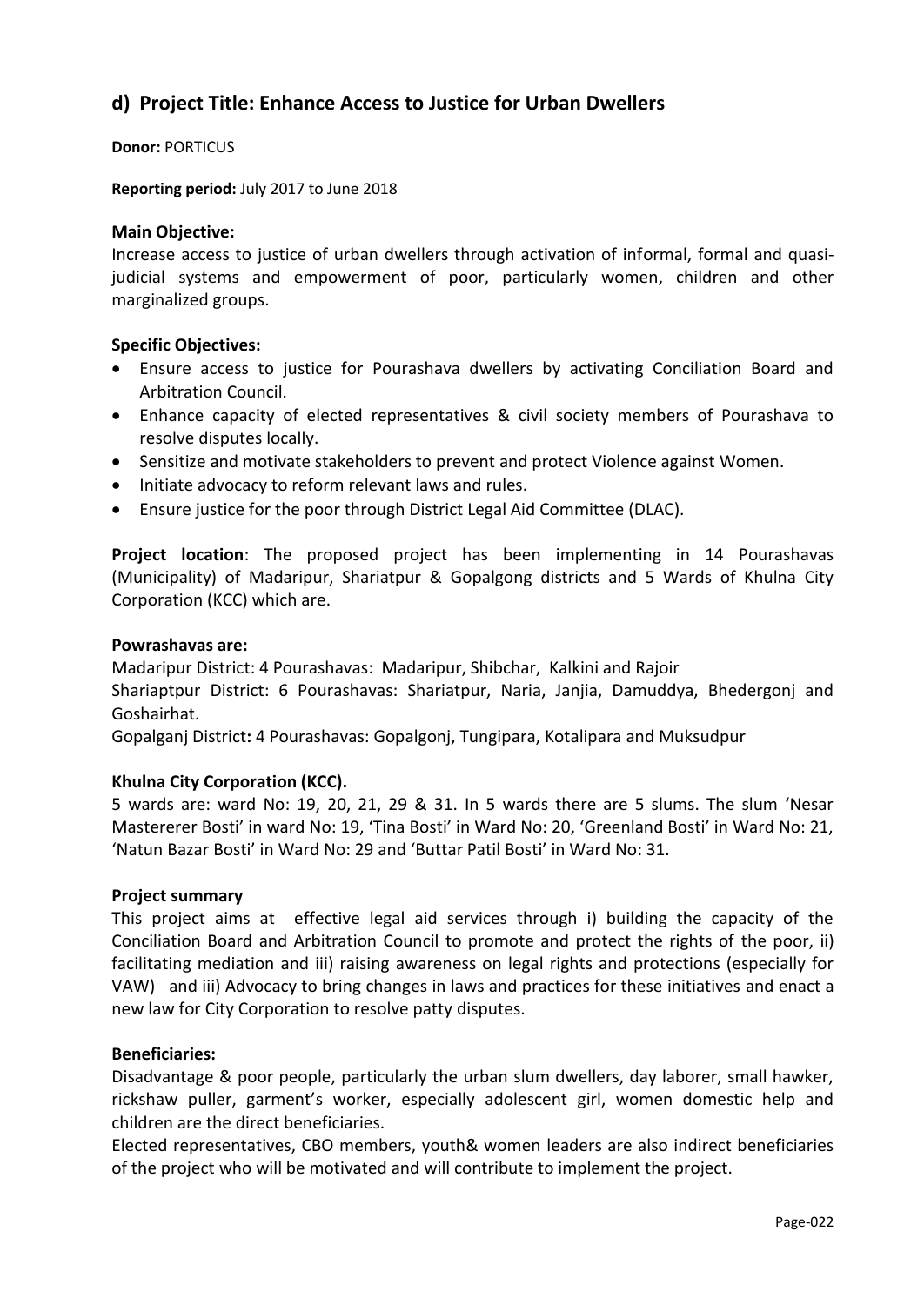#### **Description of Performance**

#### **Building Capacity of Duty Bearer**

| SI. |                                                                                                         |                |                          | <b>Participant</b> |              |
|-----|---------------------------------------------------------------------------------------------------------|----------------|--------------------------|--------------------|--------------|
|     | <b>Activity</b>                                                                                         | <b>NoE</b>     | <b>Female</b>            | <b>Male</b>        | <b>Total</b> |
| 1.  | Orientation Workshop for Mayor, Councilor and<br>Secretary of Municipality                              | 14             | 57                       | 231                | 288          |
| 2.  | Basic Training for councilors of Pourasava and<br>members of CBOs                                       | 14             | 157                      | 241                | 405          |
| 3.  | Basic Training for Councilors & CBO Members of 5<br>Ward of KCC                                         | 5              | 44                       | 53                 | 97           |
| 4.  | Documentation Fill-up of Mediation, Pouro Board &<br>AC for Pouroshava Organizers, KCC & Project Staffs | $\overline{2}$ | 15                       | 18                 | 33           |
| 5.  | Experience Sharing meeting with Mayor                                                                   | $\mathbf{1}$   | 6                        | 37                 | 43           |
| 6.  | Day long workshop for Marriage Register (Kazi)<br>Pourasava level                                       | $\mathbf{1}$   | 0                        | 34                 | 34           |
| 7.  | Formation of Pouroshava ward CBO committee                                                              | 126            | 1727                     | 3149               | 4876         |
| 8.  | Formation of Pouroshava Central CBO committee                                                           | 14             | 126                      | 126                | 252          |
| 9.  | Formation of KCC Central CBO committee                                                                  | 5              | 115                      | 138                | 253          |
| 10. | Formation of Adolescent groups                                                                          | 47             | 1021                     | 866                | 1887         |
| 11. | Formation of youth groups                                                                               | 47             | 913                      | 864                | 1777         |
| 12. | Monthly Ward CBO Meetings                                                                               | 566            | 2183                     | 3239               | 5422         |
| 13. | Quarterly central CBO meeting of Pourasava and<br>City corporation                                      | 80             | 627                      | 612                | 1239         |
| 14. | Courtyard Meeting of Pourasava                                                                          | 525            | 7409                     | 518                | 8927         |
| 15. | Quarterly Meetings with Adolescent Group                                                                | 218            | 1238                     | 1150               | 2388         |
| 16. | Quarterly Meetings with Youth Group                                                                     | 186            | 1230                     | 1169               | 2399         |
| 17. | Inauguration meeting of the Project at Pourashava                                                       | $\mathbf 0$    | $\mathbf 0$              | $\mathbf 0$        | $\mathbf 0$  |
| 18. | Inauguration meeting of the Project at KCC                                                              | $\mathbf{1}$   | 17                       | 58                 | 75           |
| 19. | Half-yearly networking meeting with Municipality                                                        | 31             | 274                      | 373                | 647          |
| 20. | Half-yearly networking meeting with City<br>Corporation                                                 | $\overline{2}$ | 26                       | 37                 | 63           |
| 21. | Advocacy Workshop to reform Conciliation of<br>disputes (Municipal area) Board Act 2004                 | 1              | 13                       | 24                 | 37           |
| 22. | Advocacy Workshop to reform Arbitration Council at<br><b>District Level</b>                             | $\overline{2}$ | 15                       | 57                 | 72           |
| 23. | Advocacy Workshop in KCC on enactment of<br>Conciliation of disputes (City Corporation) Board Act       | $\mathbf{1}$   | 6                        | 35                 | 41           |
| 24. | Developed Publicity Materials on Conciliation Board,<br><b>Arbitration Council &amp; Mediation</b>      |                | $\overline{\phantom{a}}$ |                    |              |

## **Developed Publicity Materials on Conciliation Board, Arbitration Council & Mediation (Budget Line Item 19.00)**

| SI No. | <b>Description</b>  | <b>Budget code</b> | <b>Target</b> | <b>Published</b> | <b>Budget</b><br>Code |  |
|--------|---------------------|--------------------|---------------|------------------|-----------------------|--|
|        | Posters on CB, AC & | 19.01              | 28500 Copies  | 26000            | 19.00                 |  |
|        | Mediation           |                    |               | Copies           |                       |  |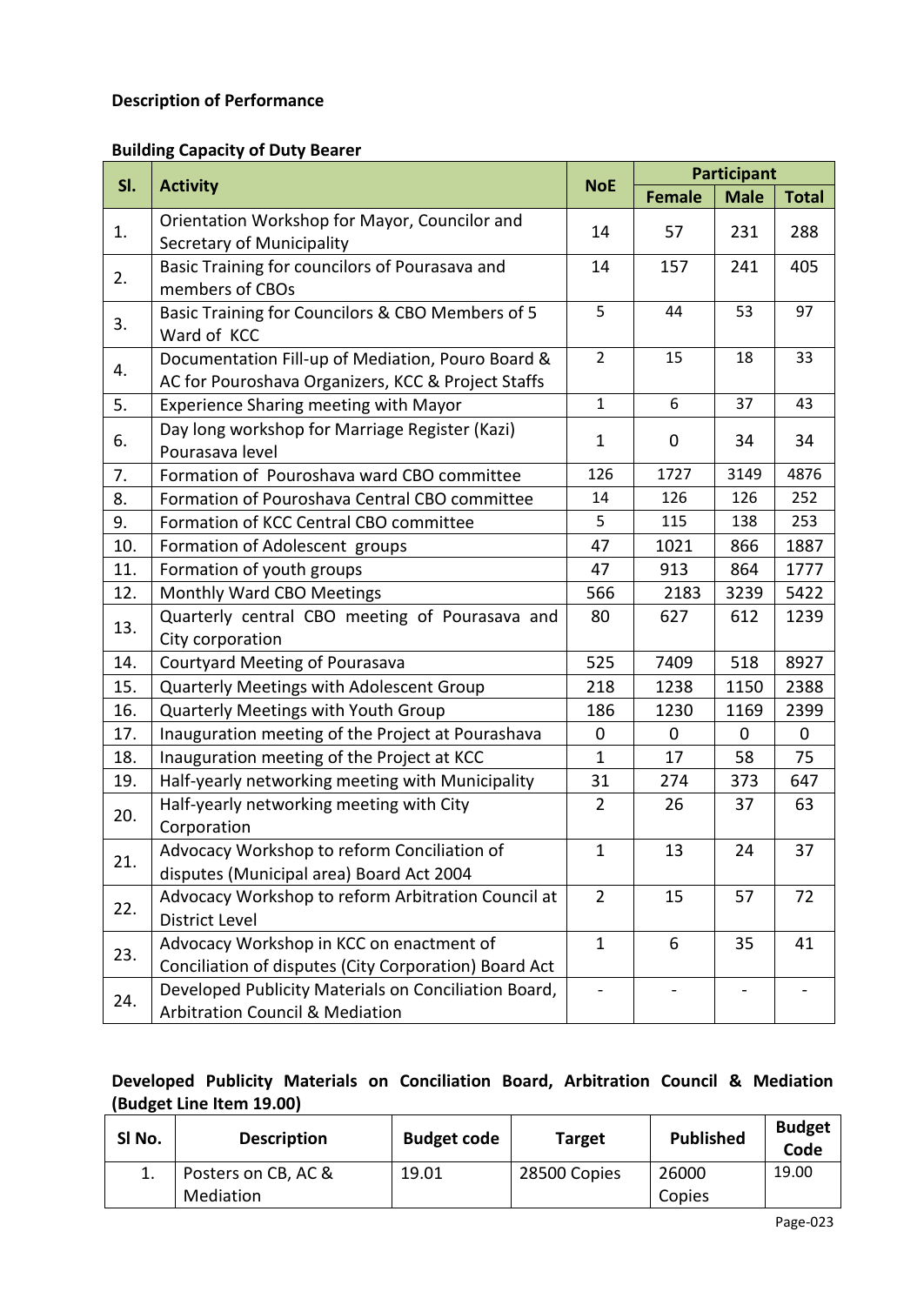| SI No. | <b>Description</b>   | <b>Budget code</b> | <b>Target</b> | <b>Published</b> | <b>Budget</b><br>Code |
|--------|----------------------|--------------------|---------------|------------------|-----------------------|
| 2.     | Stickers on CB, AC & | 19.02              | 47500 Copies  | 80000            | 19.00                 |
|        | Mediation            |                    |               | Copies           |                       |
| 3.     | Leaflets on CB, AC & | 19.03              | 47500 Copies  | 100000           | 19.00                 |
|        | Mediation            |                    |               | Copies           |                       |
| 4.     | Booklet of CB, AC &  | 19.04              | 4000 Copies   | 2000 Copies      | 19.00                 |
|        | Mediation            |                    |               |                  |                       |
| 5.     | <b>Visiting Card</b> | 19.05              |               | 38000            | 19.00                 |
|        |                      |                    |               | Copies           |                       |
| 6.     | Flip Chart           | 19.06              | 30 Set        | 30 Set           | 19.00                 |

#### **Case Disposed by Conciliation Board of Poursava**

| <b>Previous</b><br>Pending |    | <b>Application</b><br><b>Received</b> |    | Total |    | <b>Resolve</b> |    | <b>Reject</b> |    | <b>Total</b> |    | Remaining |    | Locally<br><b>Resolved</b> |    |
|----------------------------|----|---------------------------------------|----|-------|----|----------------|----|---------------|----|--------------|----|-----------|----|----------------------------|----|
|                            | M  |                                       | M  |       | м  |                | м  |               | M  |              | M  |           | M  |                            | M  |
| 12                         | 04 | 56                                    | 56 | 68    | 60 | 47             | 52 | 03            | 03 | 50           | 55 | 18        | 05 | 14                         | 07 |
| 16                         |    | 112                                   |    | 128   |    | 99             |    | 06            |    | 105          |    | 23        |    | 21                         |    |

#### **Disputes Resolve by Arbitration Council of Poursava and City Corporation**

| <b>Previous</b><br>Pending |    | <b>Application</b><br><b>Received</b> |    | Total |     | <b>Resolve</b> |    | Reject |   | <b>Total</b> |    | Remaining |    |
|----------------------------|----|---------------------------------------|----|-------|-----|----------------|----|--------|---|--------------|----|-----------|----|
|                            | M  |                                       | M  |       | M   |                | M  |        | M |              | M  |           | M  |
| 165                        | 48 | 309                                   | 70 | 474   | 118 | 227            | 40 | 15     |   | 242          | 42 | 232       | 76 |
| 213                        |    | 379                                   |    | 592   |     | 267            |    | 17     |   | 284          |    | 308       |    |

#### **Disputes Resolution through Mediation of Pourasava**

|     | <b>Previous</b><br>Pending |     | Application<br><b>Received</b> | Total    |     |     | <b>Resolve</b> | <b>Refereed</b><br>to Court |    |     | Reject |     | <b>Total</b> | Remaining |     | Locally<br><b>Resolved</b> |    |
|-----|----------------------------|-----|--------------------------------|----------|-----|-----|----------------|-----------------------------|----|-----|--------|-----|--------------|-----------|-----|----------------------------|----|
|     |                            |     |                                | $3(1+2)$ |     |     | 4              |                             |    |     | ь      |     | $7(4+5+6)$   | $(3-7)$   |     |                            |    |
|     | M                          |     | M                              |          | M   |     | M              |                             | M  |     | M      |     | M            |           | M   |                            | M  |
| 320 | 132                        | 733 | 264                            | 1053     | 396 | 538 | 173            | 00                          | 37 | 55  | 46     | 630 | 225          | 423       | 171 | 36                         | 16 |
| 452 |                            |     | 997<br>1449                    |          |     | 711 |                | 37                          |    | 101 |        | 855 |              | 594       |     | 52                         |    |

#### **Free legal Aid Services for women & Girls**

| Previous |    | Application |    | Total         |    | <b>ADR</b>         |       | Resolve |            | Resolve    |       | Total |    | Remaining |    |
|----------|----|-------------|----|---------------|----|--------------------|-------|---------|------------|------------|-------|-------|----|-----------|----|
| Pending  |    | Received    |    |               |    | through<br>through |       |         |            |            |       |       |    |           |    |
|          |    |             |    |               |    |                    | court |         | outside of |            |       |       |    |           |    |
|          |    |             |    |               |    |                    |       |         |            |            | court |       |    |           |    |
|          |    |             |    | $3(1+2)$<br>4 |    |                    | 6     |         |            | $7(4+5+6)$ |       | 8     |    |           |    |
|          | M  |             | M  |               | м  | F.                 | M     | E       | M          | F          | M     |       | M  |           | M  |
| 28       | 01 | 29          | 01 | 57            | 02 | 01                 | 00    | 00      | 00         | 01         | 00    | 02    | 00 | 55        | 02 |
| 29       |    | 30          |    | 59            |    | 01                 |       |         | 00         |            | 01    |       | 02 |           | 57 |

### **Additional Achievement**

**Advocacy Initiatives:**

#### **Reform of Conciliation of Disputes (Municipality area) Board Act-2004**

 Through different meetings, workshops, networking meetings and advocacy meeting some major recommendations came out from advocacy meeting.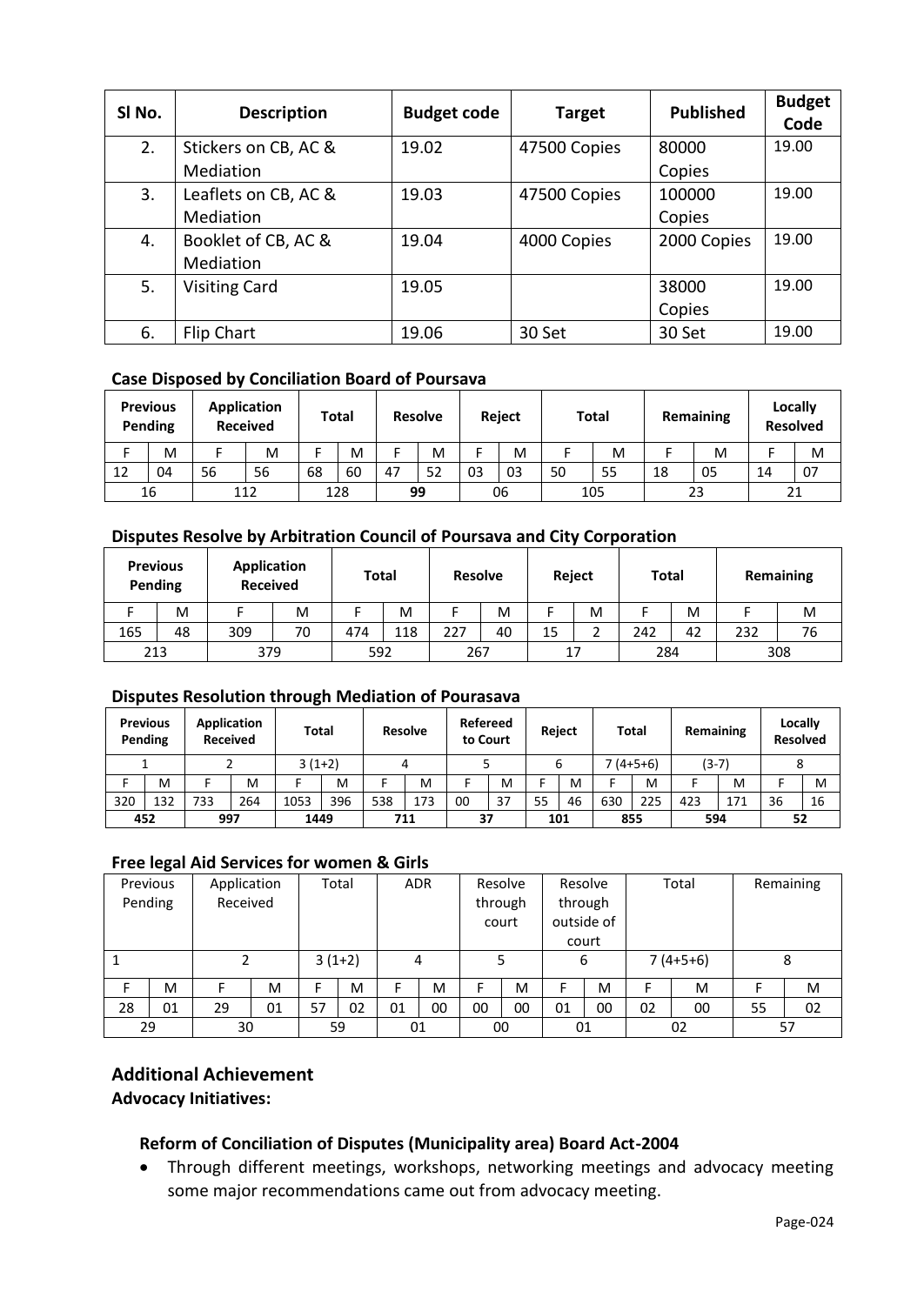- A draft of recommendation is prepared on the basis on identified loopholes of the existing law and the recommendation was sent to Law Commission, Ministry of Law and Parliament Affairs, Ministry of Local Govt., relevant authorities and Mayors of all Paurashavas.
- An exchange sharing meeting MAB, they assured to assist MLAA to reform the law.

#### **Reform of Arbitration Council**

- Through the networking meetings & advocacy workshops on Arbitration Council held on 22/02/2018 at KCC and 22/03/2018 at Gopalgonj some specific recommendation had come out.
- The workshop with Marriage Registeres of Madaripur, Gopalgonj and Shariatpur district's Pourashava area which held on 20/03/2018, MLAA get some recommendations to reform Arbitration Council Law.

#### **Enact new Law for City Corporation**

- A draft new Law has been prepared and it is distributed to the Law Commission, Ministry of Law and Parliamentary Affairs, Ministry of local Govt., all 11 City Corporations and all relevant stakeholders.
- Law Commission has answered MLAA's letter expressing their gratitude for taking this initiative and agreed to take further step to enact a new Law.
- Honorable Mayor, Councilors and other participants of Khulna City Corporation put their valuable comments on draft law in a workshop. Their recommendations are well noted and it will take consideration to final draft of the said law.

----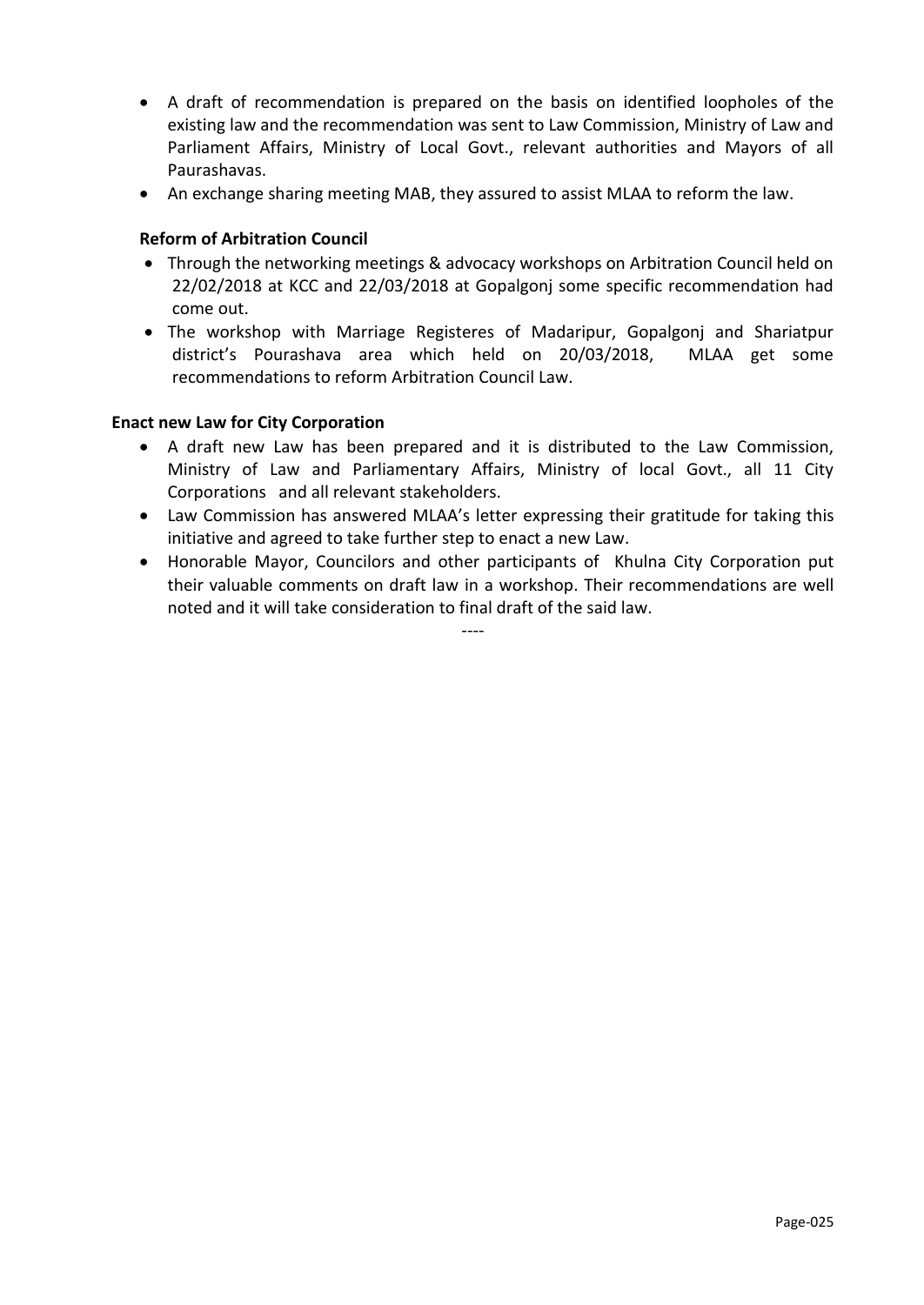## <span id="page-25-0"></span>**e) Project Title: Justice Reform and Corruption Prevent (JRCP)-**

#### **Reporting Period: July 2017 to June 2018**

**Project Title:** Justice Reform and Corruption Prevention (JRCP)

#### **Funded by:** German Development Cooperation (GIZ)

**Objectives:** Corruption prevention mechanisms are activated through building awareness among people.

#### **Specific objective:**

- Strengthened and expanded the corruption prevention mechanisms.
- Enhanced awareness of the people to prevent corruption.

#### **Expected results**

- Improved and efficient justice system
- Strong corruption prevention mechanism in society

**Stakeholders of the project:** ACC, CPC, CPF members, Police, Teachers-Students, UHC and Ups.

#### **Working Area:**

Madaripur District: Madaripur Sadar and Rajoir Upazila 2 Powrasabha, 13 Union Parishad, 50 High School and 15 Wards.

Gopalgonj District: Gopalgonj Sadar & Tungipara Upazilla, 2 Pourashavas and 10 Wards.

**Introduction:** Ensuring the rule of law is the most important task for any government. And strengthen the judiciary is the key factor for successful transition, economic and social development of the country. However, due to corruption in all level including judicial process people are disappointed to get justice and facing problems. So sometimes getting justice is a far cry for the people. Considering this situation, MLAA has been undertaken a pilot project on 'Justice Reform and Corruption Prevention (JRCP)' which is a strategy to strengthen of social movement against corruption for promoting good governance in Bangladesh.

#### **Performance of JRCP Project:**

#### **Madaripur District**

| SI. | <b>Activity</b>                                                             | <b>Target</b> | <b>Achievement</b> |  |  |  |  |
|-----|-----------------------------------------------------------------------------|---------------|--------------------|--|--|--|--|
|     | Raise mass awareness to make social mobilization against corruption         |               |                    |  |  |  |  |
| 1.  | Observation of Corruption prevention week                                   |               |                    |  |  |  |  |
| 2.  | Observation of Right To Information day for campaigning on                  | 1             |                    |  |  |  |  |
|     | RTI Act.                                                                    |               |                    |  |  |  |  |
| 3.  | Celebrate international anti-corruption day at district and                 |               |                    |  |  |  |  |
|     | upazila level                                                               |               |                    |  |  |  |  |
|     | Enhance capacity of CPC, CPF & IUs and build up coordination among them and |               |                    |  |  |  |  |
|     | media.                                                                      |               |                    |  |  |  |  |
| 4.  | Quarterly Coordination meeting of Corruption prevention                     | 3             | 3                  |  |  |  |  |
|     | committee (CPC)                                                             |               |                    |  |  |  |  |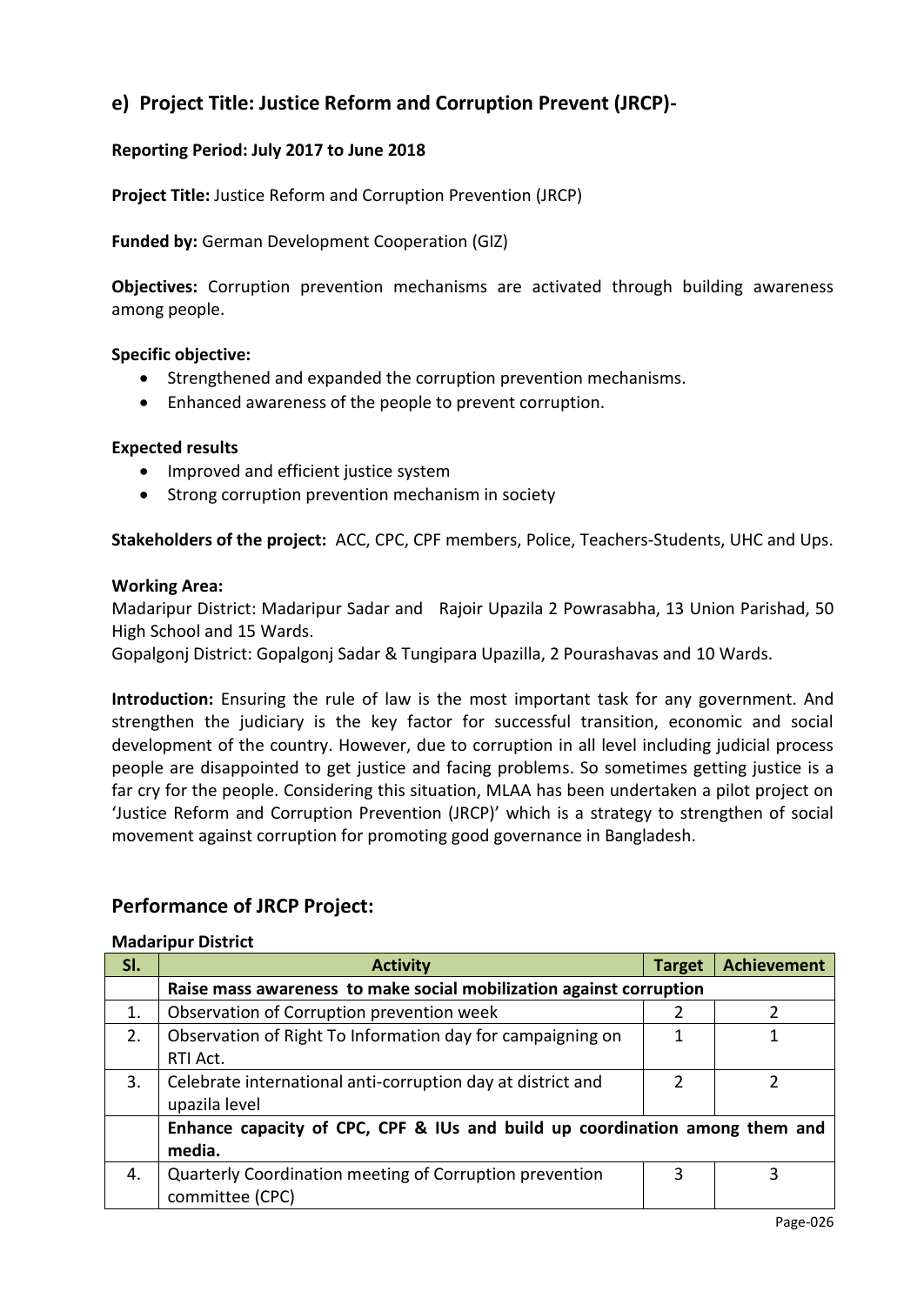| SI. | <b>Activity</b>                                                         | <b>Target</b>  | <b>Achievement</b> |  |  |  |  |
|-----|-------------------------------------------------------------------------|----------------|--------------------|--|--|--|--|
| 5.  | Monthly meeting with district Corruption prevention                     | 6              | 6                  |  |  |  |  |
|     | committee (CPC)                                                         |                |                    |  |  |  |  |
| 6.  | Monthly meeting with Upazila Corruption prevention                      | 6              | 6                  |  |  |  |  |
|     | committee (CPC)                                                         |                |                    |  |  |  |  |
| 7.  | Meeting with community policing forum (CPF)                             | 60             | 60                 |  |  |  |  |
| 8.  | Meeting with Satota Sangha (IUs)                                        | 200            | 200                |  |  |  |  |
| 9.  | Sharing meeting with Advisory Council of IUs and SMC                    | 3              | 3                  |  |  |  |  |
|     | members                                                                 |                |                    |  |  |  |  |
| 10. | Exchange view meeting on women's role in corruption                     | $\mathbf{1}$   | $\mathbf{1}$       |  |  |  |  |
|     | prevention                                                              |                |                    |  |  |  |  |
| 11. | Meeting with Media                                                      | $\mathbf{1}$   | $\overline{1}$     |  |  |  |  |
| 12. | Wall magazine (Dealika) at school level                                 | 100            | 100                |  |  |  |  |
|     | Improvement of service delivery in Hospital and Union Parishad          |                |                    |  |  |  |  |
| 13. | Union Parishad (UP) to budget projection session to share               | 9              | 9                  |  |  |  |  |
|     | with community                                                          |                |                    |  |  |  |  |
| 14. | Corruption prevention activities will be implemented by UPs             | 6              | 6                  |  |  |  |  |
|     | according to specific action plan and budget                            |                |                    |  |  |  |  |
| 15. | Six monthly planning meeting with UHC                                   | $\overline{2}$ | $\overline{2}$     |  |  |  |  |
| 16. | Citizen charter board at UHC to share update information                | $\mathbf{1}$   | $\mathbf{1}$       |  |  |  |  |
|     | with service receivers                                                  |                |                    |  |  |  |  |
|     | Enhance Knowledge & skill of staff and Coordination among project staff |                |                    |  |  |  |  |
| 17. | Monthly staff coordination meeting                                      | 12             | 12                 |  |  |  |  |
| 18. | Half-yearly Planning meeting with stakeholders                          | $\mathbf{1}$   | $\overline{1}$     |  |  |  |  |

## **Gopalganj District**

| SI.            | <b>Activities</b>                                                                                   | <b>Districts</b> | <b>Achieve</b> | <b>Participants</b> |             |               |  |
|----------------|-----------------------------------------------------------------------------------------------------|------------------|----------------|---------------------|-------------|---------------|--|
| No.            |                                                                                                     |                  | ment           | <b>Total</b>        | <b>Male</b> | <b>Female</b> |  |
| $\mathbf{1}$   | Bi-monthly Meeting of District<br>and Upazilla CPC                                                  | Gopalgonj        | 13             | 114                 | 87          | 27            |  |
| $\overline{2}$ | <b>Quarterly Meeting with</b><br><b>Community Policing Forum</b><br>(CPF)/Union CPC                 | Gopalgonj        | 65             | 634                 | 476         | 158           |  |
| 3              | Quarterly Integrity Unit (IU)<br>Meeting                                                            | Gopalgonj        | 217            | 2817                | 1370        | 1447          |  |
| 4              | <b>Quarterly CPC Coordination</b><br>Meeting                                                        | Gopalgonj        | 3              | 85                  | 63          | 22            |  |
| 5              | Meeting with Media                                                                                  | Gopalgonj        | $\mathbf{1}$   | 27                  | 26          | $\mathbf{1}$  |  |
| 6              | Sharing meeting with Advisory<br>Council of IUs other teacher<br>and SMC members at School<br>level | Gopalgonj        | $\overline{2}$ | 49                  | 40          | 9             |  |
| 7              | Exchange view meeting on<br>women's role in corruption<br>prevention                                | Gopalgonj        | 1              | 44                  | 19          | 25            |  |
| 8              | Wall Magazine at School level                                                                       | Gopalgonj        | 100            |                     |             |               |  |
| 9              | Coordination meeting with                                                                           | Gopalgonj        | 1              | 30                  | 24          | 6             |  |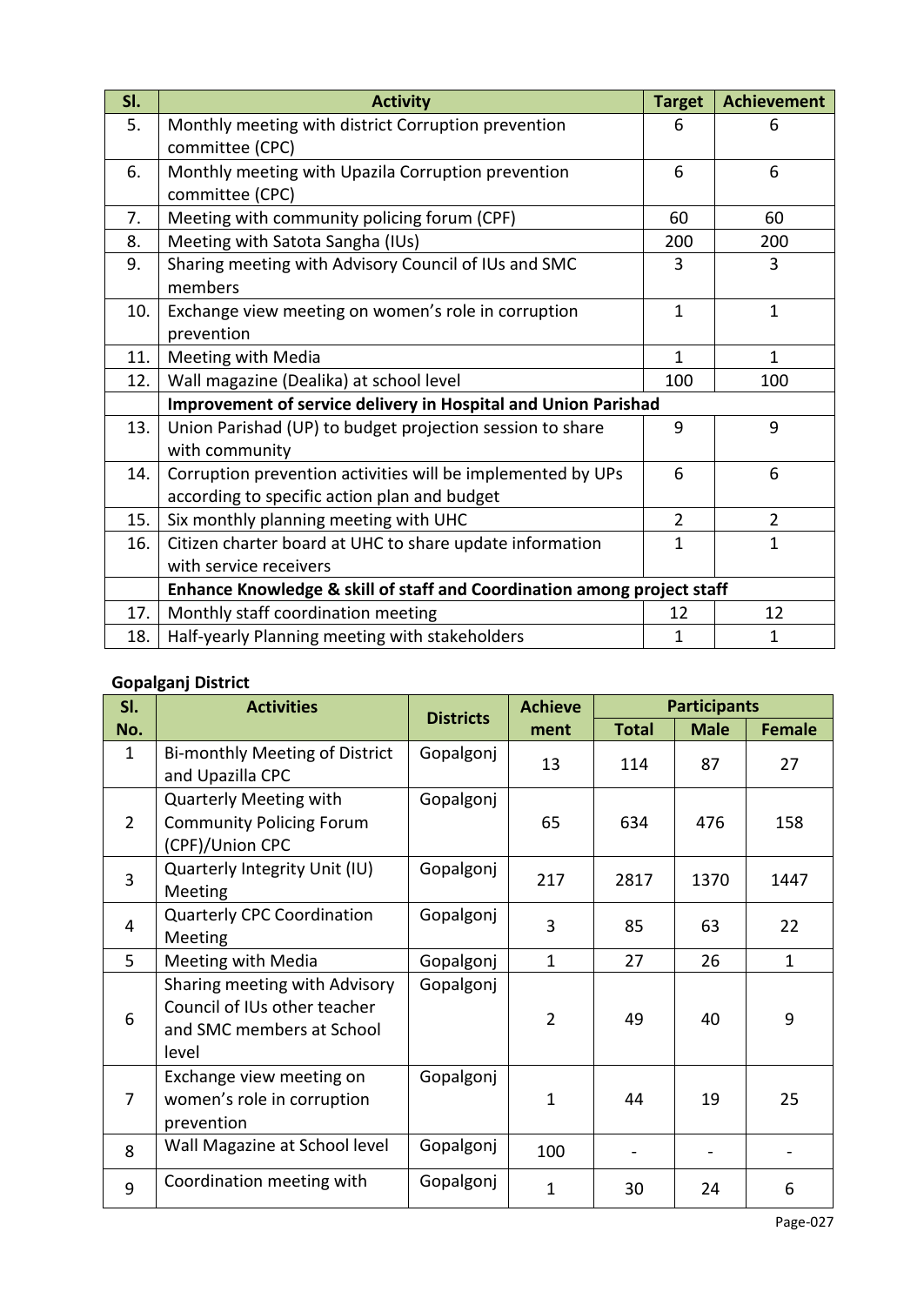| SI. | <b>Activities</b>                                                                                                                        |                  | <b>Achieve</b> | <b>Participants</b> |             |               |  |
|-----|------------------------------------------------------------------------------------------------------------------------------------------|------------------|----------------|---------------------|-------------|---------------|--|
| No. |                                                                                                                                          | <b>Districts</b> | ment           | <b>Total</b>        | <b>Male</b> | <b>Female</b> |  |
|     | Union Parishad (UP) to<br>incorporate corruption<br>prevention issue or activity in<br>their budget                                      |                  |                |                     |             |               |  |
| 10  | Union Parishad (UP) budget<br>projection or preparation<br>session to share with<br>Community                                            | Gopalgonj        | 7              | 227                 | 177         | 50            |  |
| 11  | <b>Corruption Prevention</b><br>activities will be implemented<br>by Up's according to specific<br>activity or action plan and<br>budget | Gopalgonj        | 4              | 425                 | 333         | 92            |  |
| 12  | Six monthly planning meeting<br>with UHC                                                                                                 | Gopalgonj        | $\overline{2}$ | 69                  | 52          | 17            |  |
| 13  | Citizen Charter board at UHC<br>to share update information<br>with service receivers                                                    | Gopalgonj        | $\mathbf{1}$   |                     |             |               |  |
| 14  | Campaign Programs at District<br>Level on Right to Information<br>(RTI) Act.                                                             | Gopalgonj        | $\mathbf{1}$   | 255                 | 145         | 110           |  |
| 15  | Celebrate International Anti-<br>corruption day at District and<br>Upazilla level                                                        | Gopalgonj        | $\overline{2}$ | 263                 | 71          | 192           |  |
| 16  | <b>Celebration Corruption</b><br>Prevention Week at District<br>and Upazilla Level                                                       | Gopalgonj        | $\overline{2}$ | 1463                | 770         | 693           |  |
| 17  | Six monthly planning meeting<br>with stakeholders                                                                                        | Gopalgonj        | $\mathbf{1}$   | 33                  | 28          | 5             |  |
| 18  | <b>Staff Coordination Meeting</b>                                                                                                        | Gopalgonj        | 12             | 60                  | 48          | 12            |  |

#### **Major Challenges:**

- Insufficient exercise, cultural, sports activities in the school besides education
- Integrity Units are not proper guided by the respective school teachers
- Some CPF leaders don't perform their responsibilities due to lack of interest
- Police have some political pressures for reforming CPF
- Some CPC are not performing their responsibilities due to busy with their own job.
- District CPC was reformed with the old members. So the inactive members not performed their responsibilities.

#### **Learning:**

- Mobilization of CPC's activities, CPC members are gradually activated to play their role to the respective places exclusively through reform integrity unit, exchange view meeting with ACC, IU, CPF, Government Official, Civil Society, media and local elite.
- As a project partner's media are playing great roll for publishing different articles on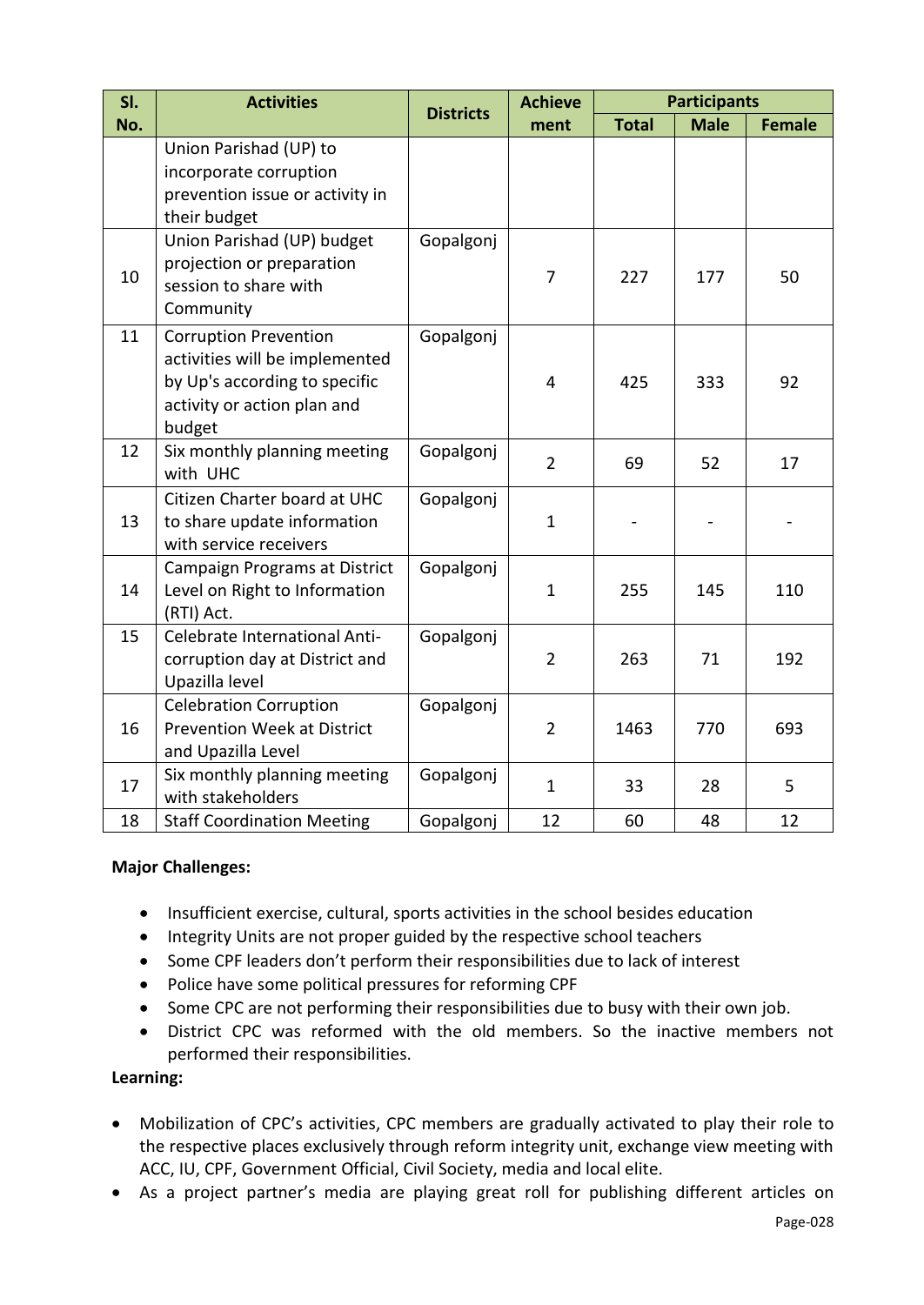corruption prevention in the Daily National & Local News Paper.

- Regularization quarterly IU coordination meeting with teachers and students in the corruption prevention issues (rally, human chain, essay competition etc.) they are playing a vital role to prevent corruption.
- After reforming and regularization meeting of Community Policing Forum (CPF) now they are identified their local problems, sharing information and mitigating with help of Bangladesh Police, Local Administrator.

#### **Best practice:**

- The Rajoir upazila CPC has been selected as best CPC within Dhaka division from 1914.
- In 2017-18 financial year, 2 Pourasabha and 14 Union parishad allocated Tk. 375,000/= in their yearly budget and 6 Union parishad has implemented the planned activity their budget.
- All the selected schools of working are formed the "Satota Sangho".
- 7 Schools opened and continued "Satota store" their respective schools.
- By voluntary donation a one school of IU formed integrity health fund and they purchased a medical first aid box with first aid instrument and medicine.
- Drama group of one IU performed a drama opposing corruption in corruption prevention week. This corruption prevention oriented drama displayed at Shilpakala Academy, Gopalgonj.

## <span id="page-28-0"></span>**6. Impact**

It is difficult to assess the multidimensional impact of the activities of a right-based organization on the target group such as in their economic, social, political and cultural rights. The economic impacts on the beneficiaries were discussed earlier. However, discussing the socio- cultural impacts of the project is far more difficult as there are multiple indicators and the experts in the field have not formally used the applications of these indicators.

MLAA has also been advocating for reformation and new enactment identifying limitations and short-fall of laws focused the issues at national level in collaboration with other likeminded organizations. As a result of the relentless MLAA awareness campaign and advocacy initiatives in collaboration with other organizations, there was an expansion of pecuniary jurisdiction of the VC, and the shalish gaining institutional form through the Code of Civil Procedure (Amendment) Act 2003, which now mandates an option of settling civil disputes through mediation. In 2006 MLAA organized a national seminar on `Village Courts (VC): its viability & limitation' at Press Club, Dhaka to draw the attention of policy makers towards necessary reforms for overcoming obstacles. As a part of that initiative Bangladesh government revised the Village Courts Ordinance 1976 and enacted Village Court Act in 2006 and the financial jurisdiction of the courts was increased from Tk.5000 to Tk.25000. Afterward financial jurisdiction was increased Tk.75000 according to the amended act in 2013.

Tackling issues of poverty reduction, gender equality and women's empowerment: Through MLAA's work, both women's awareness of their own rights and the attitude towards women during participation in the social activities have changed for the better. Women are better placed to raise their voices in defending their rights and dignity, through increased participation in the local justice systems, strong and consistent participation in CBOs, and in AC/VC related activities.